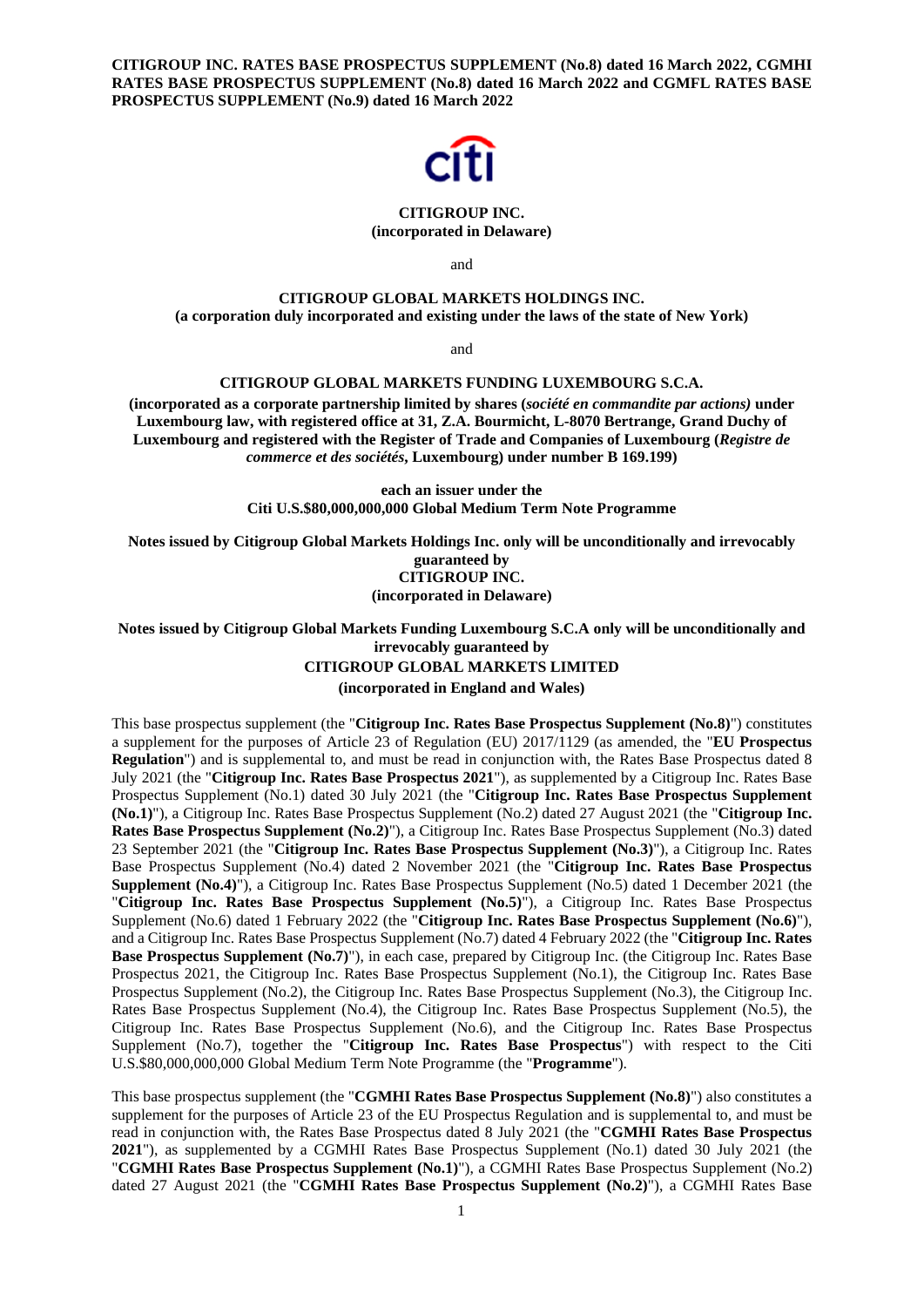Prospectus Supplement (No.3) dated 23 September 2021 (the "**CGMHI Rates Base Prospectus Supplement (No.3)**"), a CGMHI Rates Base Prospectus Supplement (No.4) dated 2 November 2021 (the "**CGMHI Rates Base Prospectus Supplement (No.4)**"), a CGMHI Rates Base Prospectus Supplement (No.5) dated 1 December 2021 (the "**CGMHI Rates Base Prospectus Supplement (No.5)**"), a CGMHI Rates Base Prospectus Supplement (No.6) dated 1 February 2022 (the "**CGMHI Rates Base Prospectus Supplement (No.6)**") and a CGMHI Rates Base Prospectus Supplement (No.7) dated 4 February 2022 (the "**CGMHI Rates Base Prospectus Supplement (No.7)**"), in each case, prepared by Citigroup Global Markets Holdings Inc. ("**CGMHI**") and Citigroup Inc. in its capacity as the CGMHI Guarantor (the CGMHI Rates Base Prospectus 2021, the CGMHI Rates Base Prospectus Supplement (No.1), the CGMHI Rates Base Prospectus Supplement (No.2), the CGMHI Rates Base Prospectus Supplement (No.3), the CGMHI Rates Base Prospectus Supplement (No.4), the CGMHI Rates Base Prospectus Supplement (No.5), the CGMHI Rates Base Prospectus Supplement (No.6) and the CGMHI Rates Base Prospectus Supplement (No.7), together the "**CGMHI Rates Base Prospectus**") with respect to the Programme.

This base prospectus supplement (the "**CGMFL Rates Base Prospectus Supplement (No.9)**" and, together with the Citigroup Inc. Rates Base Prospectus Supplement (No.8) and the CGMHI Rates Base Prospectus Supplement (No.8), the "**Supplement**") also constitutes a supplement for the purposes of Article 23 of the EU Prospectus Regulation and is supplemental to, and must be read in conjunction with, the Rates Base Prospectus dated 8 July 2021 (the "**CGMFL Rates Base Prospectus 2021**"), as supplemented by a CGMFL Rates Base Prospectus Supplement (No.1) dated 30 July 2021 (the "**CGMFL Rates Base Prospectus Supplement (No.1)**"), a CGMFL Rates Base Prospectus Supplement (No.2) dated 27 August 2021 (the "**CGMFL Rates Base Prospectus Supplement (No.2)**"), a CGMFL Rates Base Prospectus Supplement (No.3) dated 23 September 2021 (the "**CGMFL Rates Base Prospectus Supplement (No.3)**"), a CGMFL Rates Base Prospectus Supplement (No.4) dated 15 October 2021 (the "**CGMFL Rates Base Prospectus Supplement (No.4)**"), a CGMFL Rates Base Prospectus Supplement (No.5) dated 2 November 2021 (the "**CGMFL Rates Base Prospectus Supplement (No.5)**"), a CGMFL Rates Base Prospectus Supplement (No.6) dated 1 December 2021 (the "**CGMFL Rates Base Prospectus Supplement (No.6)**"), a CGMFL Rates Base Prospectus Supplement (No.7) dated 1 February 2022 (the "**CGMFL Rates Base Prospectus Supplement (No.7)**"), and a CGMFL Rates Base Prospectus Supplement (No.8) dated 4 February 2022 (the "**CGMFL Rates Base Prospectus Supplement (No.8)**"), in each case, prepared by Citigroup Global Markets Funding Luxembourg S.C.A. ("**CGMFL**") and Citigroup Global Markets Limited in its capacity as the CGMFL Guarantor (the CGMFL Rates Base Prospectus 2021, the CGMFL Rates Base Prospectus Supplement (No.1), the CGMFL Rates Base Prospectus Supplement (No.2), the CGMFL Rates Base Prospectus Supplement (No.3), the CGMFL Rates Base Prospectus Supplement (No.4), the CGMFL Rates Base Prospectus Supplement (No.5), the CGMFL Rates Base Prospectus Supplement (No.6), the CGMFL Rates Base Prospectus Supplement (No.7) and the CGMFL Rates Base Prospectus Supplement (No.8), together the "**CGMFL Rates Base Prospectus**" and, together with the Citigroup Inc. Rates Base Prospectus and the CGMHI Rates Base Prospectus, the "**Base Prospectus**") with respect to the Programme.

This Supplement has been approved by the Central Bank of Ireland (the "**Central Bank**"), as competent authority under the EU Prospectus Regulation. The Central Bank only approves this Supplement as meeting the standards of completeness, comprehensibility and consistency imposed by the EU Prospectus Regulation. Such approval should not be considered an endorsement of the Issuer or the Guarantor, or of the quality of the Notes that are the subject of the Base Prospectus. Investors should make their own assessment as to the suitability of investing in the Notes.

Application has been made to the Irish Stock Exchange plc, trading as Euronext Dublin ("**Euronext Dublin**") for the approval of the Citigroup Inc. Rates Base Prospectus Supplement (No.8), the CGMHI Rates Base Prospectus Supplement (No.8) and the CGMFL Rates Base Prospectus Supplement (No.9) as Base Listing Particulars Supplements (the "**Citigroup Inc. Rates Base Listing Particulars Supplement** (**No.8**)", the "**CGMHI Rates Base Listing Particulars Supplement** (**No.8**)" and the "**CGMFL Rates Base Listing Particulars Supplement**  (**No.9**)", respectively, and together, the "**Base Listing Particulars Supplement**"). Save where expressly provided or the context otherwise requires, where Notes are to be admitted to trading on the Global Exchange Market references herein to "Supplement", "Citigroup Inc. Rates Base Prospectus Supplement (No.8)", "CGMHI Rates Base Prospectus Supplement (No.8)" and "CGMFL Rates Base Prospectus Supplement (No.9)" shall be construed to be to "Base Listing Particulars Supplement", "Citigroup Inc. Rates Base Listing Particulars Supplement (No.8)", "CGMHI Rates Base Listing Particulars Supplement (No.8)", and "CGMFL Rates Base Listing Particulars Supplement (No.9)", respectively.

Terms defined in the Base Prospectus shall, unless the context otherwise requires, have the same meaning when used in this Supplement.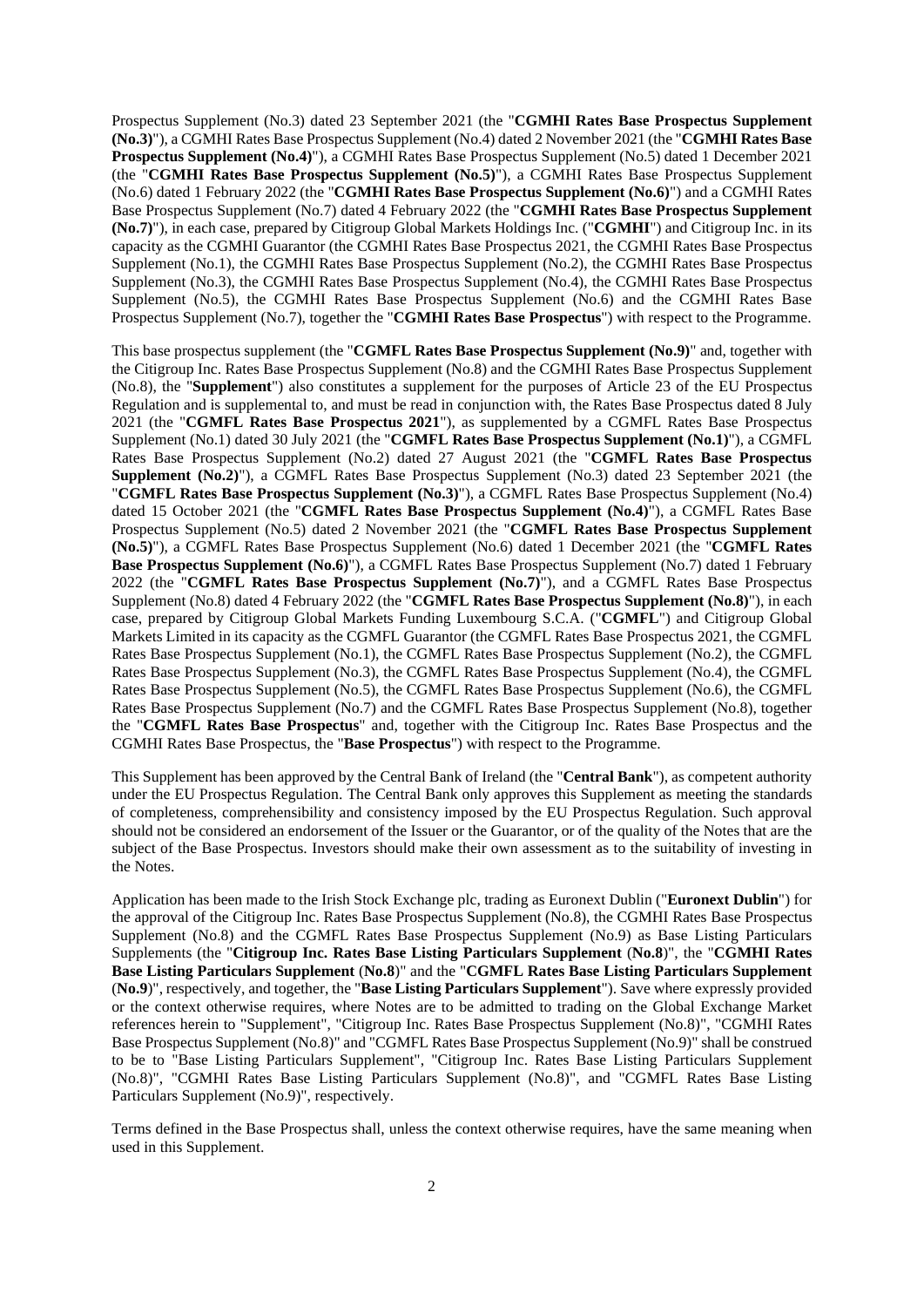Citigroup Inc. accepts responsibility for the information contained in this Supplement (excluding the paragraphs set out under the headings "*Information relating to the CGMHI Rates Base Prospectus*" and "*Information relating to the CGMFL Rates Base Prospectus*" below). To the best of the knowledge of Citigroup Inc., the information contained in this Supplement (excluding the paragraphs set out under the headings "*Information relating to the CGMHI Rates Base Prospectus*" and "*Information relating to the CGMFL Rates Base Prospectus*" below) is in accordance with the facts and does not omit anything likely to affect the import of such information.

CGMHI accepts responsibility for the information contained in this Supplement (excluding the paragraphs set out under the headings "*Information relating to the Citigroup Inc. Rates Base Prospectus*" and "*Information relating to the CGMFL Rates Base Prospectus*" below). To the best of the knowledge of CGMHI, the information contained in this Supplement (excluding the paragraphs set out under the headings "*Information relating to the Citigroup Inc. Rates Base Prospectus*" and "*Information relating to the CGMFL Rates Base Prospectus*" below) is in accordance with the facts and does not omit anything likely to affect the import of such information.

The CGMHI Guarantor accepts responsibility for the information contained in this Supplement (excluding the paragraphs set out under the headings "*Information relating to the Citigroup Inc. Rates Base Prospectus*" and "*Information relating to the CGMFL Rates Base Prospectus*" below). To the best of the knowledge of the CGMHI Guarantor, the information contained in this Supplement (excluding the paragraphs set out under the headings "*Information relating to the Citigroup Inc. Rates Base Prospectus*" and "*Information relating to the CGMFL Rates Base Prospectus*" below) is in accordance with the facts and does not omit anything likely to affect the import of such information.

CGMFL accepts responsibility for the information contained in this Supplement (excluding the paragraphs set out under the headings "*Information relating to the Citigroup Inc. Rates Base Prospectus*" and "*Information relating to the CGMHI Rates Base Prospectus*" below). To the best of the knowledge of CGMFL, the information contained in this Supplement (excluding the paragraphs set out under the headings "*Information relating to the Citigroup Inc. Rates Base Prospectus*" and "*Information relating to the CGMHI Rates Base Prospectus*" below) is in accordance with the facts and does not omit anything likely to affect the import of such information.

The CGMFL Guarantor accepts responsibility for the information contained in this Supplement (excluding (i) the paragraphs set out under the headings "*Information relating to the Citigroup Inc. Rates Base Prospectus*" and "*Information relating to the CGMHI Rates Base Prospectus*" below, and (ii) the information set out in Schedule 1 hereto (*Alternative Performance Measures (Citigroup Inc. 2021 Form 10-K)*)). To the best of the knowledge of the CGMFL Guarantor, the information contained in this Supplement (excluding (i) the paragraphs set out under the headings "*Information relating to the Citigroup Inc. Rates Base Prospectus*" and "*Information relating to the CGMHI Rates Base Prospectus*" below, and (ii) the information set out in Schedule 1 hereto (*Alternative Performance Measures (Citigroup Inc. 2021 Form 10-K)))* is in accordance with the facts and does not omit anything likely to affect the import of such information.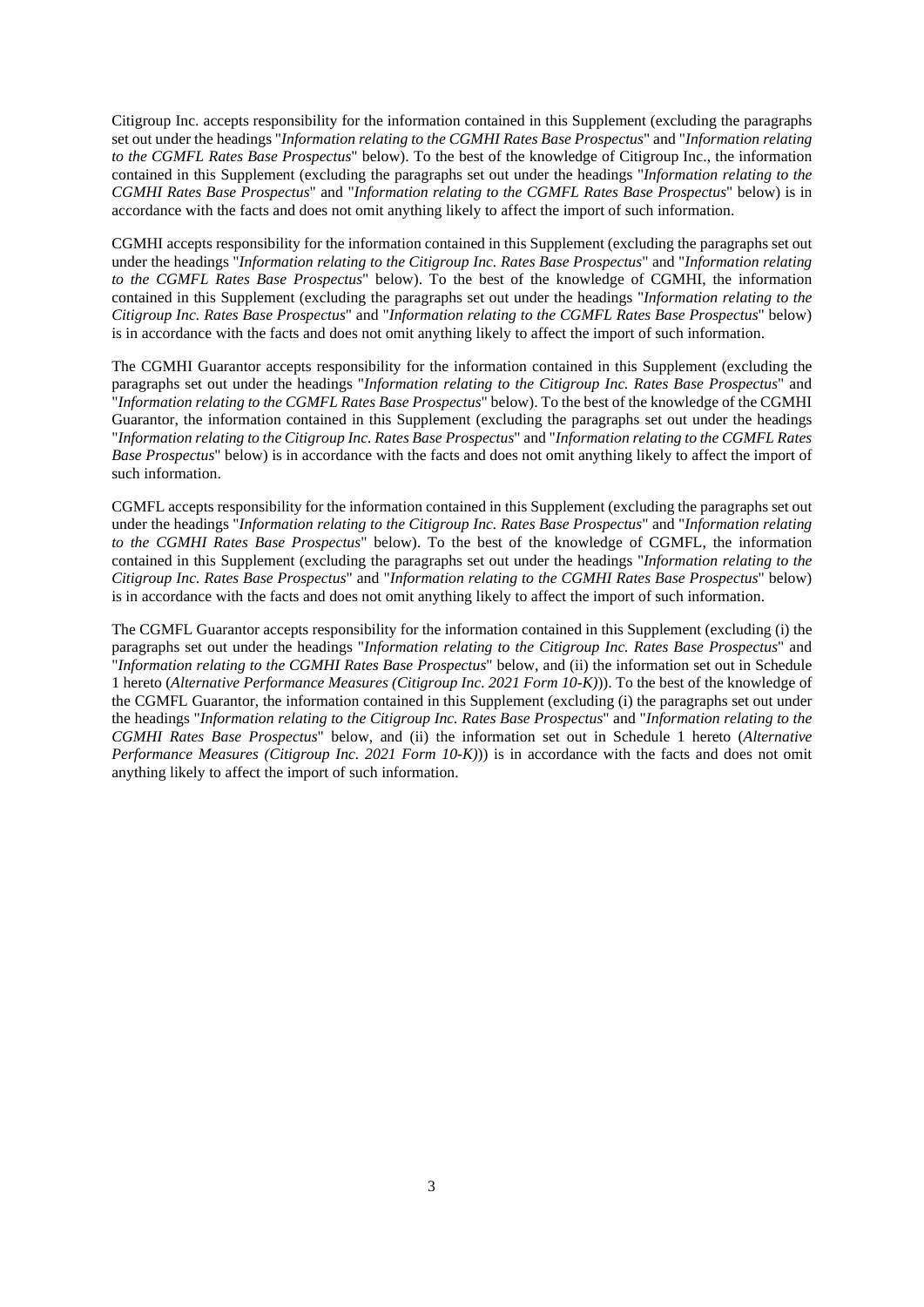# **INFORMATION RELATING TO THE CITIGROUP INC. RATES BASE PROSPECTUS**

*Publication of the 2021 Form 10-K of Citigroup Inc. on 28 February 2022* 

On 28 February 2022, Citigroup Inc. (as an Issuer under the Programme) filed its Annual Report on Form 10-K (the "**Citigroup Inc. 2021 Form 10-K**") for the year ended 31 December 2021 with the Securities and Exchange Commission of the United States (the "**SEC**"). A copy of the Citigroup Inc. 2021 Form 10-K has been filed with the Central Bank, Euronext Dublin and the *Commission de Surveillance du Secteur Financier* (the "**CSSF**") and has been published on the website of Euronext Dublin (https://ise-prodnr-eu-west-1-data-integration.s3-eu-west-1.amazonaws.com/202203/c47de277-0b76-43ce-b4df-cf35e41fc119.PDF). By virtue of this Supplement, the Citigroup Inc. 2021 Form 10-K is incorporated by reference in, and forms part of, the Citigroup Inc. Rates Base Prospectus.

The following information appears on the page(s) of the Citigroup Inc. 2021 Form 10-K as set out below:

# 1. **Audited consolidated financial statements of Citigroup Inc. as of 31 December 2021 and 2020 and for the years ended 31 December 2021, 2020 and 2019, as set out in the Citigroup Inc. 2021 Form 10-K:**

|                                                                                                                      |                                                                                                                                                                                                                                                             | Page(s)   |  |
|----------------------------------------------------------------------------------------------------------------------|-------------------------------------------------------------------------------------------------------------------------------------------------------------------------------------------------------------------------------------------------------------|-----------|--|
| (a)                                                                                                                  | Consolidated Statements of Income and Comprehensive<br>Income                                                                                                                                                                                               | 138-139   |  |
| (b)                                                                                                                  | <b>Consolidated Balance Sheet</b>                                                                                                                                                                                                                           | 140-141   |  |
| (c)                                                                                                                  | Consolidated Statement of Changes in Stockholders' Equity                                                                                                                                                                                                   | 142-143   |  |
| (d)                                                                                                                  | <b>Consolidated Statement of Cash Flows</b>                                                                                                                                                                                                                 | 144-145   |  |
| (e)                                                                                                                  | Notes to the Consolidated Financial Statements                                                                                                                                                                                                              | 146-314   |  |
| (f)                                                                                                                  | Report of Independent Registered Public Accounting Firm<br>- Consolidated Financial Statements of Citigroup Inc. as of<br>31 December 2021 and 2020 and for the years ended 31<br>December 2021, 2020 and 2019                                              | 134-136   |  |
| 2.<br>Other information relating to Citigroup Inc., as set out in the Citigroup Inc. 2021 Form 10-<br>$\mathbf{K}$ : |                                                                                                                                                                                                                                                             |           |  |
|                                                                                                                      |                                                                                                                                                                                                                                                             | Page(s)   |  |
| (a)                                                                                                                  | Description of the principal activities of Citigroup Inc. -<br>Overview, Management's Discussion and Analysis of<br>Financial Condition and Results of Operations, Segment<br>and Business - Income (Loss) and Revenues and Segment<br><b>Balance Sheet</b> |           |  |
| (b)                                                                                                                  | Description of the principal markets in which Citigroup Inc.<br>competes                                                                                                                                                                                    |           |  |
|                                                                                                                      | (i)<br>Institutional Clients Group and Global Consumer<br>Banking                                                                                                                                                                                           | $14 - 27$ |  |
|                                                                                                                      | (ii)<br>Note 3 (Operating Segments) to the Consolidated<br><b>Financial Statements</b>                                                                                                                                                                      | 161       |  |
| (c)                                                                                                                  | Description of the principal investments of Citigroup Inc. -<br>Note 13 (Investments) to the Consolidated Financial                                                                                                                                         |           |  |

Statements 193-203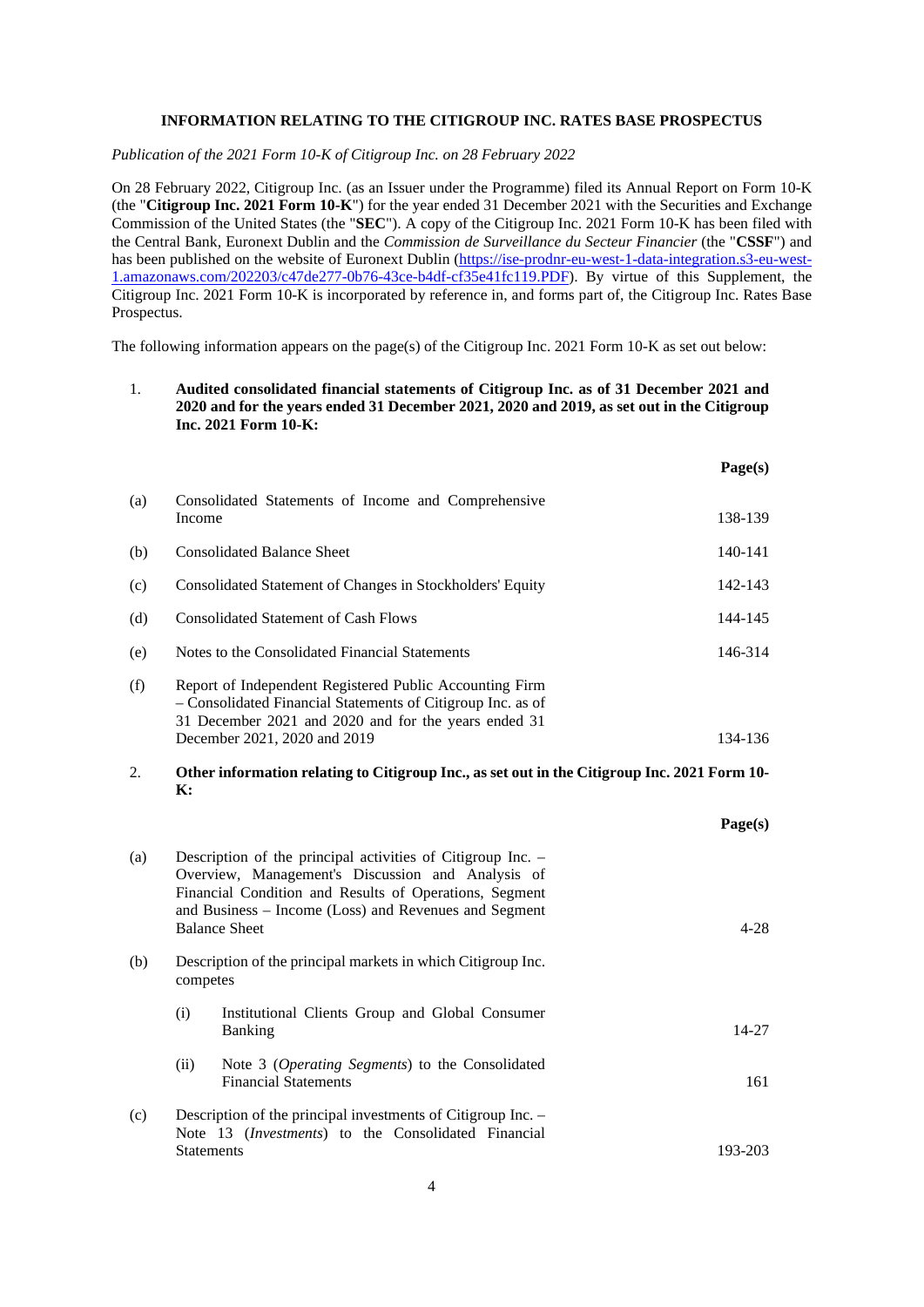(d) Description of trends and events affecting Citigroup Inc.

|     | (i)                                                | Overview, Management's Discussion and Analysis<br>of Financial Condition and Results of Operations,<br>Segment and Business - Income (Loss) and |           |
|-----|----------------------------------------------------|-------------------------------------------------------------------------------------------------------------------------------------------------|-----------|
|     |                                                    | Revenues and Segment Balance Sheet                                                                                                              | $4 - 28$  |
|     | (ii)                                               | <b>Capital Resources</b>                                                                                                                        | 29-44     |
|     | (iii)                                              | <b>Risk Factors</b>                                                                                                                             | $45 - 59$ |
|     | (iv)                                               | Sustainability and Other ESG Matters                                                                                                            | 60-61     |
|     | (v)                                                | Significant Accounting Policies and Significant<br>Estimates                                                                                    | 124-130   |
|     | (vi)                                               | Note 1 (Summary of Significant Accounting<br><i>Policies</i> ) to the Consolidated Financial Statements                                         | 146-158   |
| (e) | Description of litigation involving Citigroup Inc. |                                                                                                                                                 | 296-303   |
| (f) | <b>Risk Factors</b>                                |                                                                                                                                                 | $45 - 59$ |
| (g) | <b>Risk Management</b>                             |                                                                                                                                                 | 65-123    |
| (h) | Glossary of Terms and Acronyms                     |                                                                                                                                                 | 323-327   |

Any information not listed in the cross-reference list above but included in the Citigroup Inc. 2021 Form 10-K is not incorporated by reference and is either covered elsewhere in the Base Prospectus or not relevant for investors.

#### *Alternative Performance Measures*

Information relating to alternative performance measures ("**APMs**") for the purposes of the Guidelines published by the European Securities and Markets Authority ("**ESMA**") is set out in Schedule 1 to this Supplement.

### *Significant change and material adverse change*

There has been no significant change in the financial or trading position of Citigroup Inc. or Citigroup Inc. and its subsidiaries as a whole since 31 December 2021 (the date of Citigroup Inc.'s most recently published audited annual financial statements), and there has been no material adverse change in the financial position or prospects of Citigroup Inc. or Citigroup Inc. and its subsidiaries as a whole since 31 December 2021 (the date of Citigroup Inc.'s most recently published audited annual financial statements).

There has been no significant change in the financial performance of Citigroup Inc. or Citigroup Inc. and its subsidiaries as a whole since 31 December 2021 (the date of Citigroup Inc.'s most recently published audited annual financial statements).

#### *Legal proceedings*

For a discussion of Citigroup Inc.'s material legal and regulatory matters, see Note 27 to the Consolidated Financial Statements included in the Citigroup Inc. 2021 Form 10-K. Save as disclosed in the documents referenced above, neither Citigroup Inc. nor any of its subsidiaries is involved in, or has been involved in, any governmental, legal or arbitration proceedings that may have had, in the twelve months before the date of this Supplement, a significant effect on the financial position or profitability of Citigroup Inc. or Citigroup Inc. and its subsidiaries as a whole, nor, so far as Citigroup Inc. is aware, are any such proceedings pending or threatened.

### *Amendments to Credit Ratings*

The information relating to credit ratings set out in the cover pages of the Citigroup Inc. Rates Base Prospectus entitled "*Credit Ratings*" shall be amended as set out in Schedule 2 to this Supplement.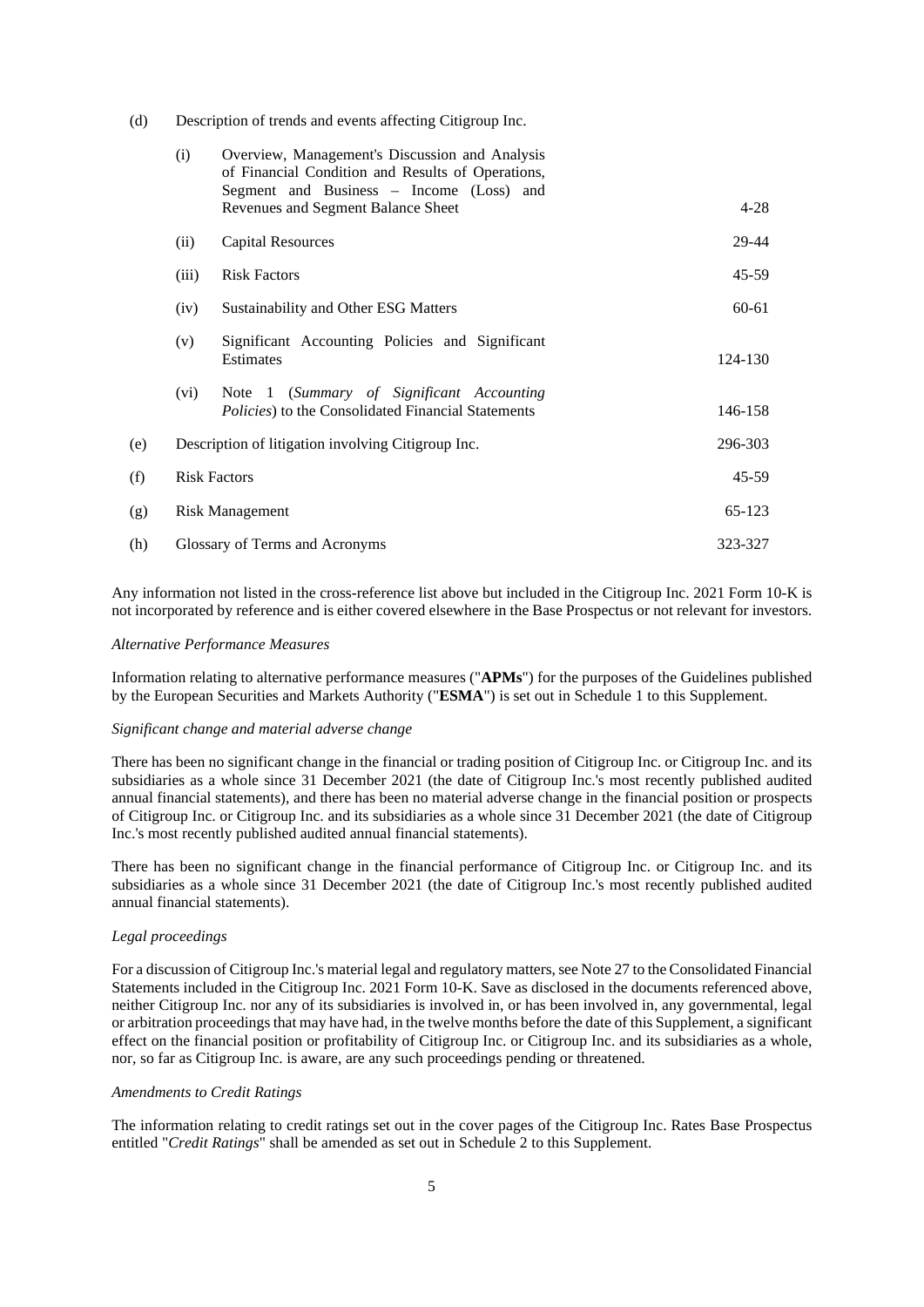### *Amendments to the Risk Factors*

The risk factors set out in Section B of the Citigroup Inc. Rates Base Prospectus entitled "*Risk Factors*" shall be amended as set out in Schedule 3 to this Supplement.

### *Amendments to Investment Considerations*

The investment considerations set out in Section C of the Citigroup Inc. Rates Base Prospectus entitled "*Investment Considerations*" shall be amended as set out in Schedule 4 to this Supplement.

### *General*

Save as disclosed in this Supplement (including any documents incorporated by reference herein), there has been no other significant new factor, material mistake or material inaccuracy relating to information included in the Citigroup Inc. Rates Base Prospectus since the publication of the Citigroup Inc. Rates Base Prospectus Supplement (No.7).

Copies of the Citigroup Inc. Rates Base Prospectus 2021, the Citigroup Inc. Rates Base Prospectus Supplement (No.1), the Citigroup Inc. Rates Base Prospectus Supplement (No.2), the Citigroup Inc. Rates Base Prospectus Supplement (No.3), the Citigroup Inc. Rates Base Prospectus Supplement (No.4), the Citigroup Inc. Rates Base Prospectus Supplement (No.5), the Citigroup Inc. Rates Base Prospectus Supplement (No.6), the Citigroup Inc. Rates Base Prospectus Supplement (No.7) and this Supplement will be obtainable free of charge in electronic form, for so long as the Programme remains in effect or any Notes remain outstanding, at the specified office of the Fiscal Agent and each of the other Paying Agents and all documents incorporated by reference in the Citigroup Inc. Rates Base Prospectus 2021 will be available on the website specified for each such document in the Citigroup Inc. Rates Base Prospectus.

To the extent that there is any inconsistency between (a) any statement in this Supplement or any statement incorporated by reference into the Citigroup Inc. Rates Base Prospectus 2021 by this Supplement and (b) any statement in the Citigroup Inc. Rates Base Prospectus or otherwise incorporated by reference into the Citigroup Inc. Rates Base Prospectus 2021, the statements in (a) above will prevail.

### *Withdrawal rights*

No non-exempt offers of Notes to the public in the European Economic Area made by Citigroup Inc. as Issuer pursuant to the Citigroup Inc. Rates Base Prospectus are on-going as of the date hereof, and consequently, no rights of withdrawal arise in accordance with Article 23(2a) of the EU Prospectus Regulation following the publication of this Supplement.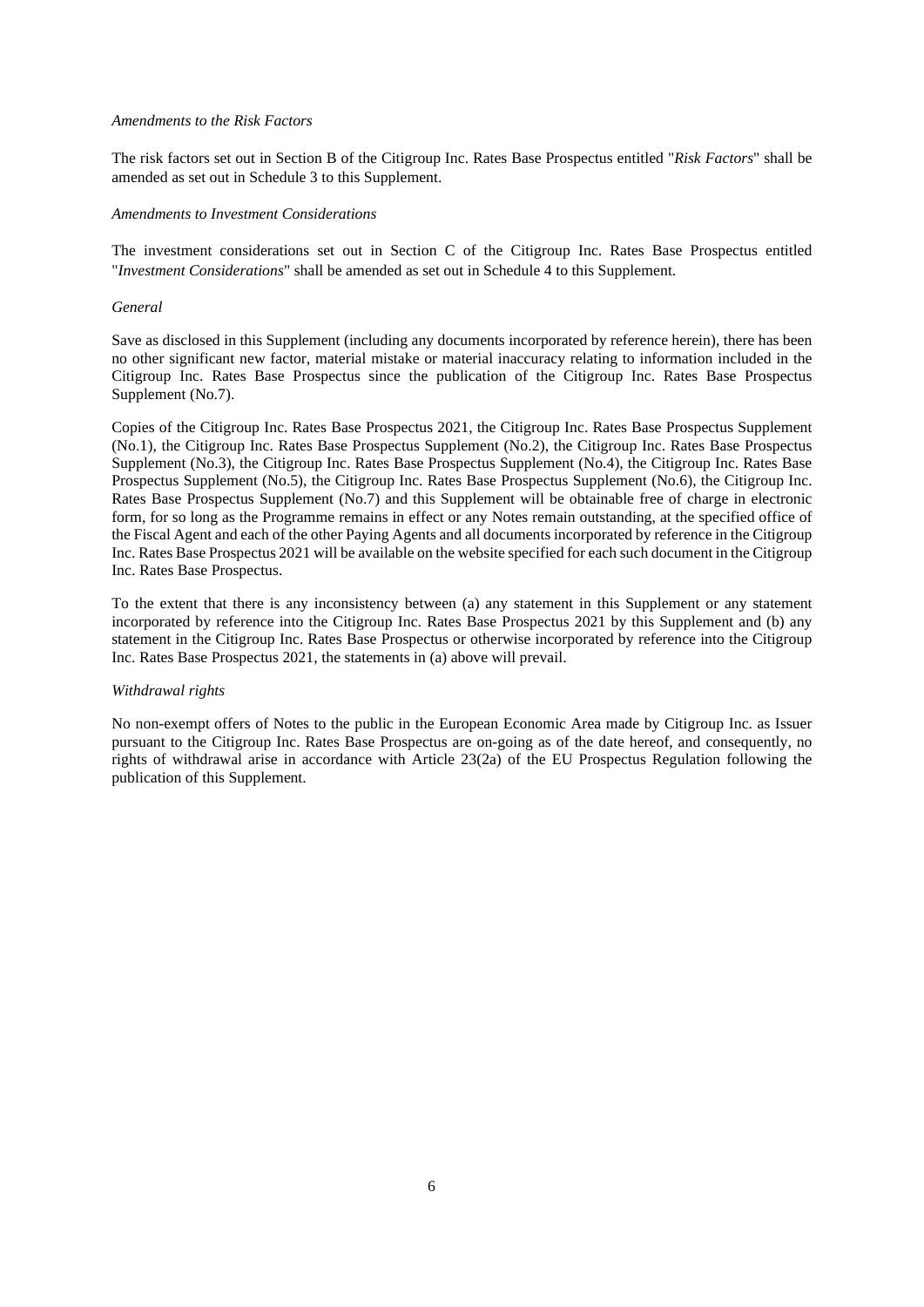### **INFORMATION RELATING TO THE CGMHI RATES BASE PROSPECTUS**

*Publication of the 2021 Form 10-K of Citigroup Inc. on 28 February 2022* 

On 28 February 2022, Citigroup Inc. (as CGMHI Guarantor under the Programme) filed its Annual Report on Form 10-K (the "**Citigroup Inc. 2021 Form 10-K**") for the year ended 31 December 2021 with the Securities and Exchange Commission of the United States (the "**SEC**"). A copy of the Citigroup Inc. 2021 Form 10-K has been filed with the Central Bank, Euronext Dublin and the *Commission de Surveillance du Secteur Financier* (the "**CSSF**") and has been published on the website of Euronext Dublin (https://ise-prodnr-eu-west-1-dataintegration.s3-eu-west-1.amazonaws.com/202203/c47de277-0b76-43ce-b4df-cf35e41fc119.PDF). By virtue of this Supplement, the Citigroup Inc. 2021 Form 10-K is incorporated by reference in, and forms part of, the CGMHI Rates Base Prospectus.

The following information appears on the page(s) of the Citigroup Inc. 2021 Form 10-K as set out below:

# 1. **Audited consolidated financial statements of Citigroup Inc. as of 31 December 2021 and 2020 and for the years ended 31 December 2021, 2020 and 2019, as set out in the Citigroup Inc. 2021 Form 10-K:**

|                                                                                                                                    |                                                                                                                                                                                                                                                             |                                                                                | Page(s)   |
|------------------------------------------------------------------------------------------------------------------------------------|-------------------------------------------------------------------------------------------------------------------------------------------------------------------------------------------------------------------------------------------------------------|--------------------------------------------------------------------------------|-----------|
| (a)                                                                                                                                | Income                                                                                                                                                                                                                                                      | Consolidated Statements of Income and Comprehensive                            | 138-139   |
| (b)                                                                                                                                |                                                                                                                                                                                                                                                             | <b>Consolidated Balance Sheet</b>                                              | 140-141   |
| (c)                                                                                                                                |                                                                                                                                                                                                                                                             | Consolidated Statement of Changes in Stockholders' Equity                      | 142-143   |
| (d)                                                                                                                                |                                                                                                                                                                                                                                                             | <b>Consolidated Statement of Cash Flows</b>                                    | 144-145   |
| (e)                                                                                                                                |                                                                                                                                                                                                                                                             | Notes to the Consolidated Financial Statements                                 | 146-314   |
| (f)                                                                                                                                | Report of Independent Registered Public Accounting Firm<br>- Consolidated Financial Statements of Citigroup Inc. as of<br>31 December 2021 and 2020 and for the years ended 31<br>December 2021, 2020 and 2019                                              |                                                                                | 134-136   |
| $\overline{2}$ .<br>Other information relating to Citigroup Inc., as set out in the Citigroup Inc. 2021 Form 10-<br>$\mathbf{K}$ : |                                                                                                                                                                                                                                                             |                                                                                |           |
|                                                                                                                                    |                                                                                                                                                                                                                                                             |                                                                                | Page(s)   |
| (a)                                                                                                                                | Description of the principal activities of Citigroup Inc. –<br>Overview, Management's Discussion and Analysis of<br>Financial Condition and Results of Operations, Segment<br>and Business - Income (Loss) and Revenues and Segment<br><b>Balance Sheet</b> |                                                                                | $4 - 28$  |
| (b)                                                                                                                                | Description of the principal markets in which Citigroup Inc.<br>competes                                                                                                                                                                                    |                                                                                |           |
|                                                                                                                                    | (i)                                                                                                                                                                                                                                                         | Institutional Clients Group and Global Consumer<br><b>Banking</b>              | $14 - 27$ |
|                                                                                                                                    | (ii)                                                                                                                                                                                                                                                        | Note 3 (Operating Segments) to the Consolidated<br><b>Financial Statements</b> | 161       |
| (c)                                                                                                                                |                                                                                                                                                                                                                                                             | Description of the principal investments of Citigroup Inc. $-$                 |           |

(c) Description of the principal investments of Citigroup Inc. Note 13 (*Investments*) to the Consolidated Financial Statements 193-203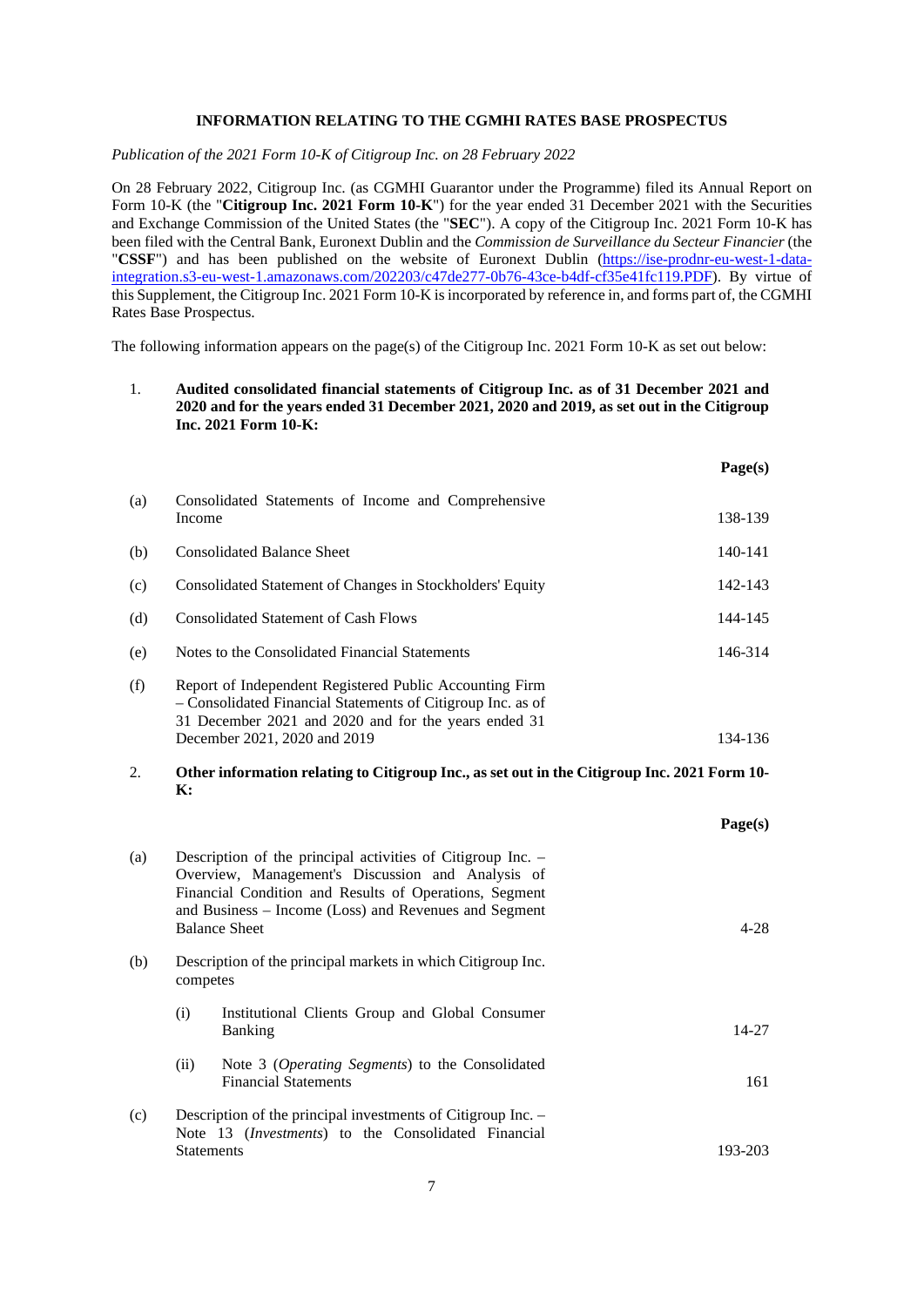(d) Description of trends and events affecting Citigroup Inc.

|     | (i)                                                | Overview, Management's Discussion and Analysis<br>of Financial Condition and Results of Operations,<br>Segment and Business - Income (Loss) and |           |
|-----|----------------------------------------------------|-------------------------------------------------------------------------------------------------------------------------------------------------|-----------|
|     |                                                    | Revenues and Segment Balance Sheet                                                                                                              | $4 - 28$  |
|     | (ii)                                               | <b>Capital Resources</b>                                                                                                                        | 29-44     |
|     | (iii)                                              | <b>Risk Factors</b>                                                                                                                             | 45-59     |
|     | (iv)                                               | Sustainability and Other ESG Matters                                                                                                            | 60-61     |
|     | (v)                                                | Significant Accounting Policies and Significant<br>Estimates                                                                                    | 124-130   |
|     | (vi)                                               | Note 1 (Summary of Significant Accounting<br><i>Policies</i> ) to the Consolidated Financial Statements                                         | 146-158   |
| (e) | Description of litigation involving Citigroup Inc. |                                                                                                                                                 | 296-303   |
| (f) | <b>Risk Factors</b>                                |                                                                                                                                                 | $45 - 59$ |
| (g) | <b>Risk Management</b>                             |                                                                                                                                                 | 65-123    |
| (h) | Glossary of Terms and Acronyms                     |                                                                                                                                                 | 323-327   |

Any information not listed in the cross-reference list above but included in the Citigroup Inc. 2021 Form 10-K is not incorporated by reference and is either covered elsewhere in the Base Prospectus or not relevant for investors.

### *Alternative Performance Measures*

Information relating to alternative performance measures ("**APMs**") for the purposes of the Guidelines published by the European Securities and Markets Authority ("**ESMA**") is set out in Schedule 1 to this Supplement.

### *Significant change and material adverse change*

There has been no significant change in the financial or trading position of Citigroup Inc. or Citigroup Inc. and its subsidiaries as a whole since 31 December 2021 (the date of Citigroup Inc.'s most recently published audited annual financial statements), and there has been no material adverse change in the financial position or prospects of Citigroup Inc. or Citigroup Inc. and its subsidiaries as a whole since 31 December 2021 (the date of Citigroup Inc.'s most recently published audited annual financial statements).

There has been no significant change in the financial performance of Citigroup Inc. or Citigroup Inc. and its subsidiaries as a whole since 31 December 2021 (the date of Citigroup Inc.'s most recently published audited annual financial statements).

### *Legal proceedings*

For a discussion of CGMHI's material legal and regulatory matters, see Note 15 to the Consolidated Financial Statements included in the CGMHI 2020 Annual Report and Note 13 to the Consolidated Financial Statements included in the CGMHI 2021 Half-Yearly Financial Report. For a discussion of Citigroup Inc.'s material legal and regulatory matters, of which the matters discussed in Notes 15 and 13 (as specified above) are a part, see Note 27 to the Consolidated Financial Statements included in the Citigroup Inc. 2021 Form 10-K. Save as disclosed in the documents referenced above, neither CGMHI nor any of its subsidiaries is involved in, or has been involved in, any governmental, legal or arbitration proceedings that may have had in the twelve months before the date of this Supplement, a significant effect on the financial position or profitability of CGMHI or CGMHI and its subsidiaries taken as a whole, nor, so far as CGMHI is aware, are any such proceedings pending or threatened.

For a discussion of Citigroup Inc.'s material legal and regulatory matters, see Note 27 to the Consolidated Financial Statements included in the Citigroup Inc. 2021 Form 10-K. Save as disclosed in the documents referenced above, neither Citigroup Inc. nor any of its subsidiaries is involved in, or has been involved in, any governmental, legal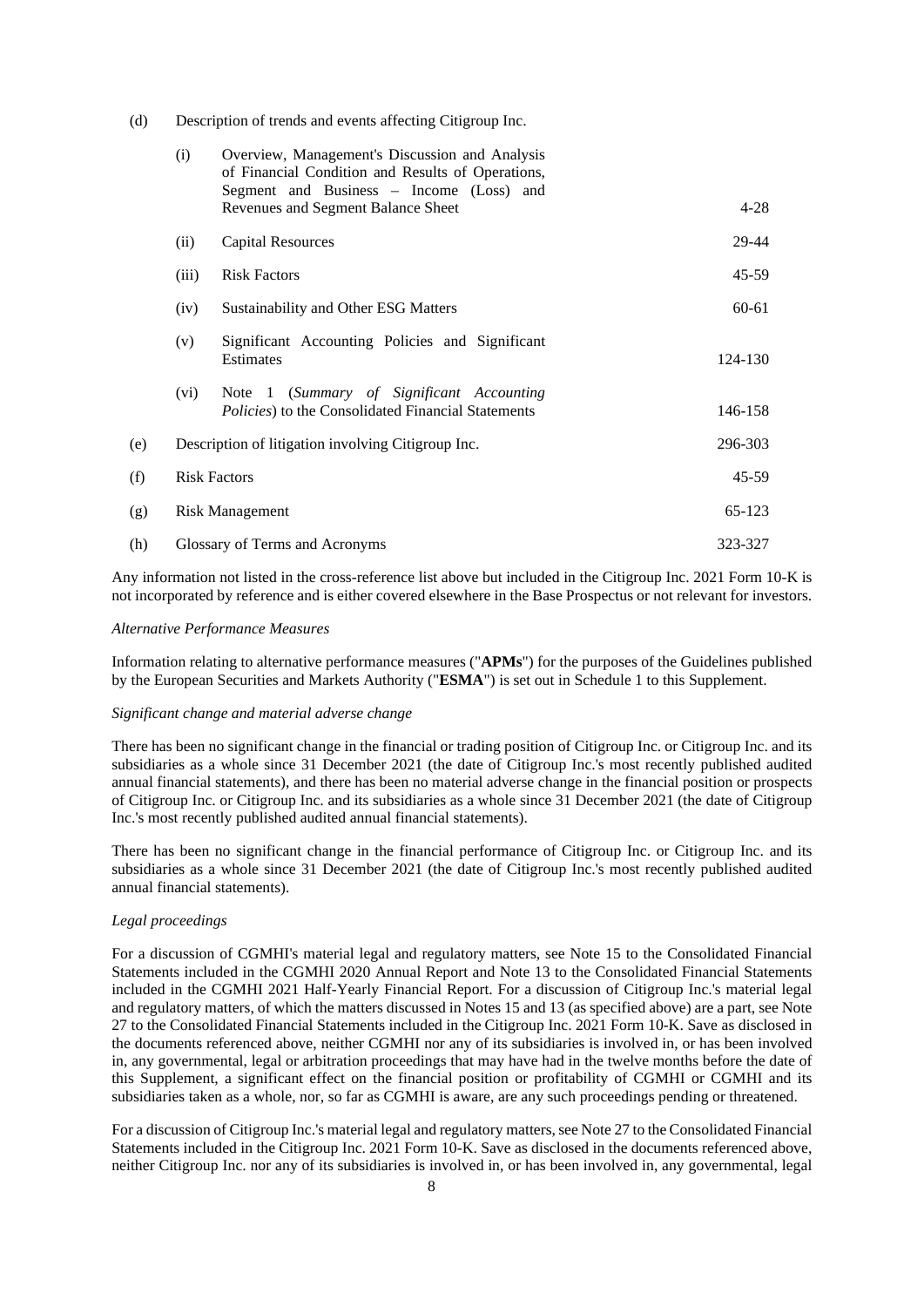or arbitration proceedings that may have had, in the twelve months before the date of this Supplement, a significant effect on the financial position or profitability of Citigroup Inc. or Citigroup Inc. and its subsidiaries as a whole, nor, so far as Citigroup Inc. is aware, are any such proceedings pending or threatened.

### *Amendments to Credit Ratings*

The information relating to credit ratings set out in the cover pages of the CGMHI Rates Base Prospectus entitled "Credit Ratings" shall be amended as set out in Schedule 2 to this Supplement.

### *Amendments to the Risk Factors*

The risk factors set out in Section B of the CGMHI Rates Base Prospectus entitled "*Risk Factors*" shall be amended as set out in Schedule 3 to this Supplement.

### *Amendments to Investment Considerations*

The investment considerations set out in Section C of the CGMHI Rates Base Prospectus entitled "*Investment Considerations*" shall be amended as set out in Schedule 4 to this Supplement.

### *General*

Save as disclosed in this Supplement (including any documents incorporated by reference herein), there has been no other significant new factor, material mistake or material inaccuracy relating to information included in the CGMHI Rates Base Prospectus since the publication of the CGMHI Rates Base Prospectus Supplement (No.7).

Copies of the CGMHI Rates Base Prospectus 2021, the CGMHI Rates Base Prospectus Supplement (No.1), the CGMHI Rates Base Prospectus Supplement (No.2), the CGMHI Rates Base Prospectus Supplement (No.3), the CGMHI Rates Base Prospectus Supplement (No.4), the CGMHI Rates Base Prospectus Supplement (No.5), the CGMHI Rates Base Prospectus Supplement (No.6) , the CGMHI Rates Base Prospectus Supplement (No.7) and this Supplement will be obtainable free of charge in electronic form, for so long as the Programme remains in effect or any Notes remain outstanding, at the specified office of the Fiscal Agent and each of the other Paying Agents and all documents incorporated by reference in the CGMHI Rates Base Prospectus 2021 will be available on the website specified for each such document in the CGMHI Rates Base Prospectus.

To the extent that there is any inconsistency between (a) any statement in this Supplement or any statement incorporated by reference into the CGMHI Rates Base Prospectus 2021 by this Supplement and (b) any statement in the CGMHI Rates Base Prospectus or otherwise incorporated by reference into the CGMHI Rates Base Prospectus 2021, the statements in (a) above will prevail.

#### *Withdrawal rights*

No non-exempt offers of Notes to the public in the European Economic Area made by CGMHI as Issuer pursuant to the CGMHI Rates Base Prospectus are on-going as of the date hereof, and consequently, no rights of withdrawal arise in accordance with Article 23(2a) of the EU Prospectus Regulation following the publication of this Supplement.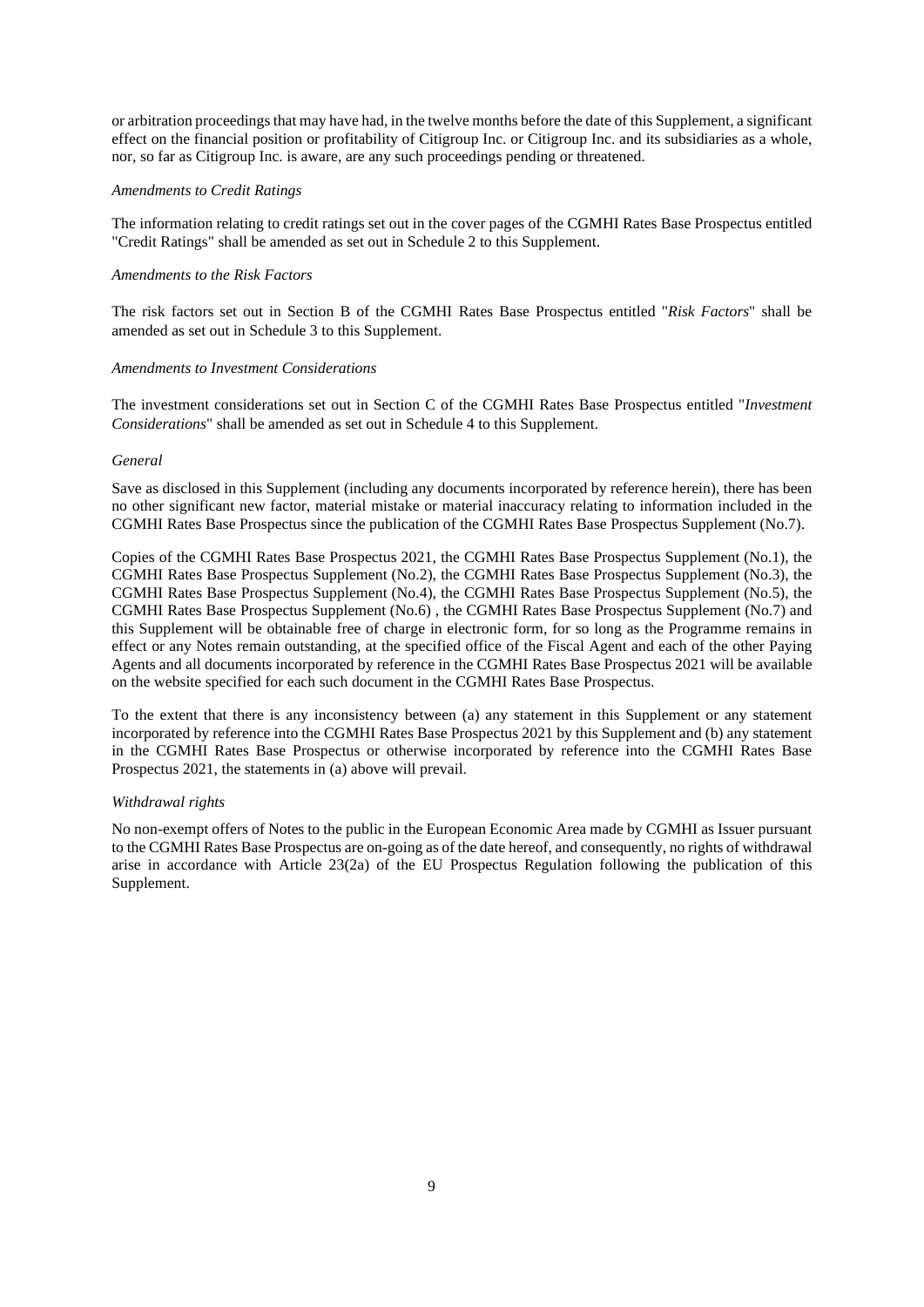### **INFORMATION RELATING TO THE CGMFL RATES BASE PROSPECTUS**

*Publication of the 2021 Form 10-K of Citigroup Inc. on 28 February 2022* 

On 28 February 2022, Citigroup Inc. (as indirect parent company of CGMFL) filed its Annual Report on Form 10-K (the "**Citigroup Inc. 2021 Form 10-K**") for the year ended 31 December 2021 with the Securities and Exchange Commission of the United States (the "**SEC**"). A copy of the Citigroup Inc. 2021 Form 10-K has been filed with the Central Bank, Euronext Dublin and the *Commission de Surveillance du Secteur Financier* (the "CSSF") and has been published on the website of Euronext Dublin (https://ise-prodnr-eu-west-1-dataintegration.s3-eu-west-1.amazonaws.com/202203/c47de277-0b76-43ce-b4df-cf35e41fc119.PDF). By virtue of this Supplement, the Citigroup Inc. 2021 Form 10-K is incorporated by reference in, and forms part of, the CGMFL Rates Base Prospectus.

The following information appears on the page(s) of the Citigroup Inc. 2021 Form 10-K as set out below:

# 1. **Audited consolidated financial statements of Citigroup Inc. as of 31 December 2021 and 2020 and for the years ended 31 December 2021, 2020 and 2019, as set out in the Citigroup Inc. 2021 Form 10-K:**

|                      |                                                                                                                                                                                                                                                             |                                                                                                                                                                                                                | Page(s)   |
|----------------------|-------------------------------------------------------------------------------------------------------------------------------------------------------------------------------------------------------------------------------------------------------------|----------------------------------------------------------------------------------------------------------------------------------------------------------------------------------------------------------------|-----------|
| (a)                  | Income                                                                                                                                                                                                                                                      | Consolidated Statements of Income and Comprehensive                                                                                                                                                            | 138-139   |
| (b)                  |                                                                                                                                                                                                                                                             | <b>Consolidated Balance Sheet</b>                                                                                                                                                                              | 140-141   |
| (c)                  |                                                                                                                                                                                                                                                             | Consolidated Statement of Changes in Stockholders' Equity                                                                                                                                                      | 142-143   |
| (d)                  |                                                                                                                                                                                                                                                             | <b>Consolidated Statement of Cash Flows</b>                                                                                                                                                                    | 144-145   |
| (e)                  |                                                                                                                                                                                                                                                             | Notes to the Consolidated Financial Statements                                                                                                                                                                 | 146-314   |
| (f)                  |                                                                                                                                                                                                                                                             | Report of Independent Registered Public Accounting Firm<br>- Consolidated Financial Statements of Citigroup Inc. as of<br>31 December 2021 and 2020 and for the years ended 31<br>December 2021, 2020 and 2019 | 134-136   |
| 2.<br>$\mathbf{K}$ : |                                                                                                                                                                                                                                                             | Other information relating to Citigroup Inc., as set out in the Citigroup Inc. 2021 Form 10-                                                                                                                   |           |
|                      |                                                                                                                                                                                                                                                             |                                                                                                                                                                                                                | Page(s)   |
| (a)                  | Description of the principal activities of Citigroup Inc. -<br>Overview, Management's Discussion and Analysis of<br>Financial Condition and Results of Operations, Segment<br>and Business - Income (Loss) and Revenues and Segment<br><b>Balance Sheet</b> |                                                                                                                                                                                                                | $4 - 28$  |
| (b)                  | Description of the principal markets in which Citigroup Inc.<br>competes                                                                                                                                                                                    |                                                                                                                                                                                                                |           |
|                      | (i)                                                                                                                                                                                                                                                         | Institutional Clients Group and Global Consumer<br><b>Banking</b>                                                                                                                                              | $14 - 27$ |
|                      | (ii)                                                                                                                                                                                                                                                        | Note 3 (Operating Segments) to the Consolidated<br><b>Financial Statements</b>                                                                                                                                 | 161       |
| (c)                  |                                                                                                                                                                                                                                                             | Description of the principal investments of Citigroup Inc. -                                                                                                                                                   |           |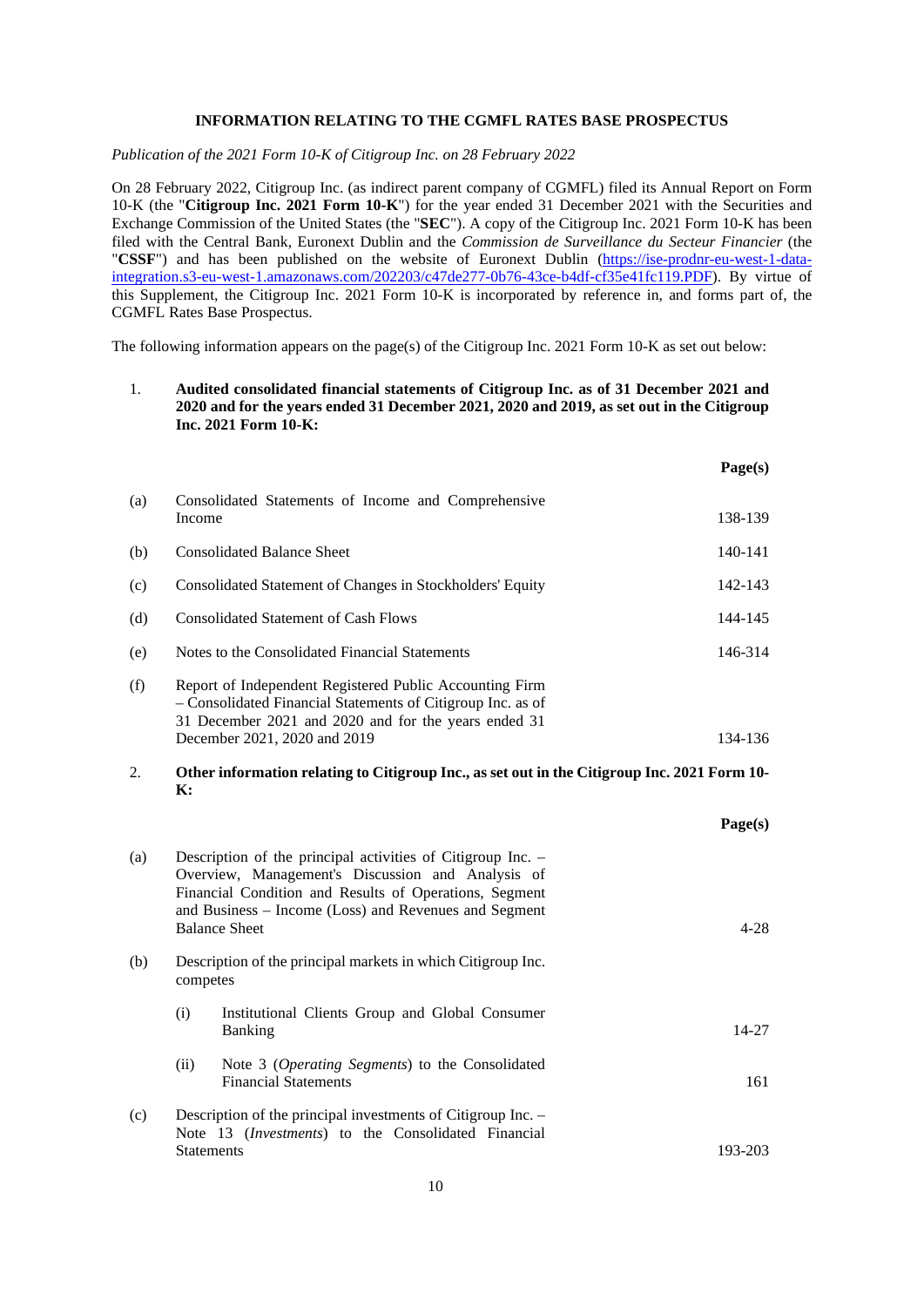(d) Description of trends and events affecting Citigroup Inc.

|     | (i)                            | Overview, Management's Discussion and Analysis<br>of Financial Condition and Results of Operations,<br>Segment and Business - Income (Loss) and |           |
|-----|--------------------------------|-------------------------------------------------------------------------------------------------------------------------------------------------|-----------|
|     |                                | Revenues and Segment Balance Sheet                                                                                                              | $4 - 28$  |
|     | (ii)                           | <b>Capital Resources</b>                                                                                                                        | 29-44     |
|     | (iii)                          | <b>Risk Factors</b>                                                                                                                             | 45-59     |
|     | (iv)                           | Sustainability and Other ESG Matters                                                                                                            | 60-61     |
|     | (v)                            | Significant Accounting Policies and Significant<br>Estimates                                                                                    | 124-130   |
|     | (vi)                           | Note 1 (Summary of Significant Accounting<br><i>Policies</i> ) to the Consolidated Financial Statements                                         | 146-158   |
| (e) |                                | Description of litigation involving Citigroup Inc.                                                                                              | 296-303   |
| (f) |                                | <b>Risk Factors</b>                                                                                                                             | $45 - 59$ |
| (g) | <b>Risk Management</b>         |                                                                                                                                                 | 65-123    |
| (h) | Glossary of Terms and Acronyms |                                                                                                                                                 | 323-327   |

Any information not listed in the cross-reference list above but included in the Citigroup Inc. 2021 Form 10-K is not incorporated by reference and is either covered elsewhere in the Base Prospectus or not relevant for investors.

### *Alternative Performance Measures*

Information relating to alternative performance measures ("**APMs**") for the purposes of the Guidelines published by the European Securities and Markets Authority ("**ESMA**") is set out in Schedule 1 to this Supplement.

### *Legal proceedings*

For a discussion of Citigroup Inc.'s material legal and regulatory matters, see Note 27 to the Consolidated Financial Statements included in the Citigroup Inc. 2021 Form 10-K. Save as disclosed in the documents referenced above, CGMFL has not been involved in any governmental, legal or arbitration proceedings that may have had, in the twelve months preceding the date of this Supplement, a significant effect on CGMFL's financial position or profitability nor, so far as CGMFL is aware, are any such proceedings pending or threatened.

For a discussion of Citigroup Inc.'s material legal and regulatory matters, see Note 27 to the Consolidated Financial Statements included in the Citigroup Inc. 2021 Form 10-K. Save as disclosed in the documents referenced above, CGML is not and has not been involved in any governmental, legal or arbitration proceedings (including any such proceedings which are pending or threatened of which CGML is aware) in the twelve months preceding the date of this Supplement which may have or have in such period had a significant effect on the financial position or profitability of CGML or CGML and its subsidiaries as a whole.

#### *Amendments to Credit Ratings*

The information relating to credit ratings set out in the cover pages of the CGMFL Rates Base Prospectus entitled "Credit Ratings" shall be amended as set out in Schedule 2 to this Supplement.

### *Amendments to the Risk Factors*

The risk factors set out in Section B of the CGMFL Rates Base Prospectus entitled "*Risk Factors*" shall be amended as set out in Schedule 3 to this Supplement.

## *Amendments to Investment Considerations*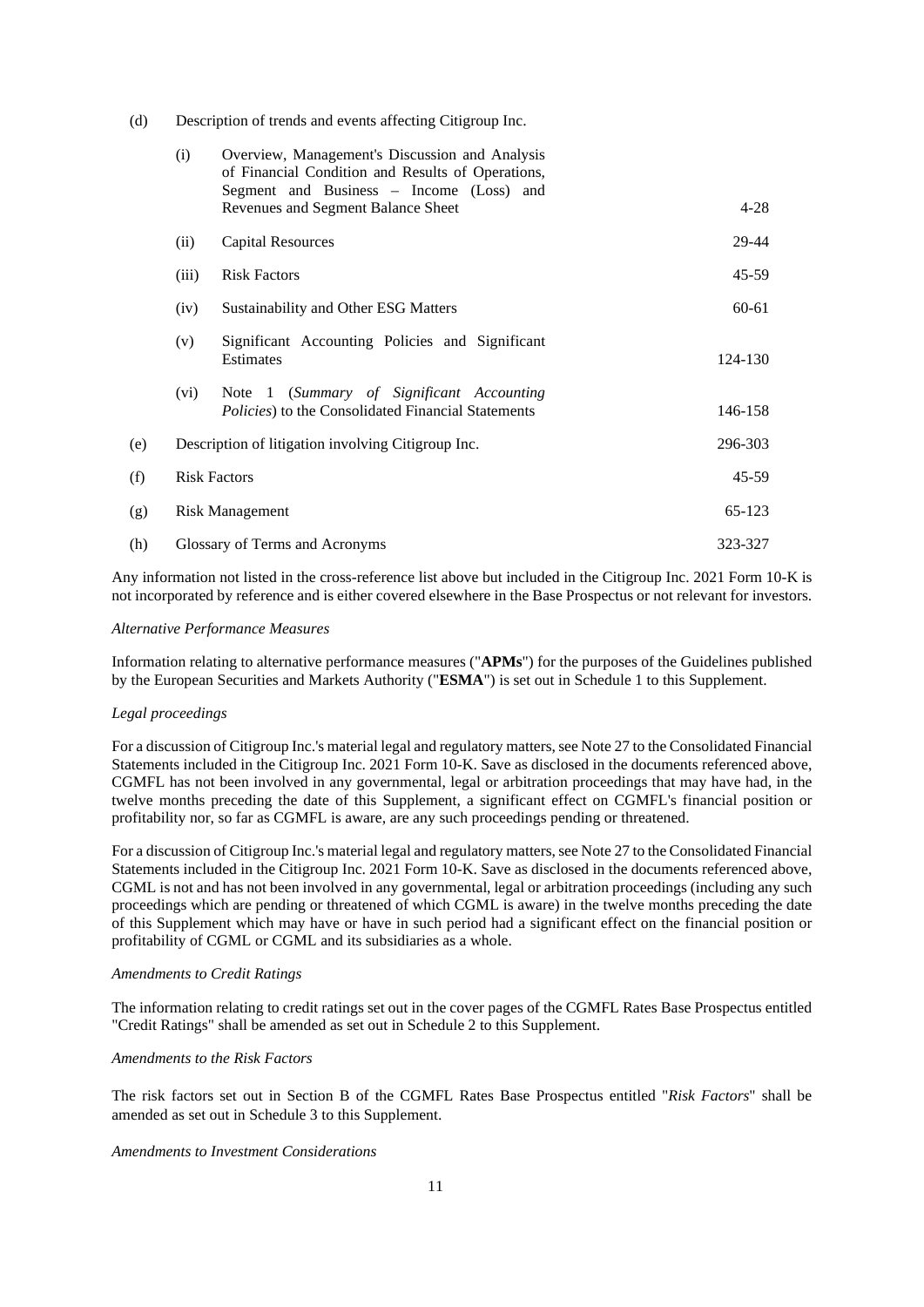The investment considerations set out in Section C of the CGMFL Rates Base Prospectus entitled "*Investment Considerations*" shall be amended as set out in Schedule 4 to this Supplement.

### *Corporate Authorities*

The approval of the CGMFL Rates Base Prospectus Supplement (No.9) has been authorised pursuant to resolutions of the board of managers of the Corporate Manager of CGMFL on 11 March 2022.

### *General*

Save as disclosed in this Supplement (including any documents incorporated by reference herein), there has been no other significant new factor, material mistake or material inaccuracy relating to information included in the CGMFL Rates Base Prospectus since the publication of the CGMFL Rates Base Prospectus Supplement (No.8).

Copies of the CGMFL Rates Base Prospectus 2021, the CGMFL Rates Base Prospectus Supplement (No.1), the CGMFL Rates Base Prospectus Supplement (No.2), the CGMFL Rates Base Prospectus Supplement (No.3), the CGMFL Rates Base Prospectus Supplement (No.4), the CGMFL Rates Base Prospectus Supplement (No.5), the CGMFL Rates Base Prospectus Supplement (No.6), the CGMFL Rates Base Prospectus Supplement (No.7), the CGMFL Rates Base Prospectus Supplement (No.8) and this Supplement will be obtainable free of charge in electronic form, for so long as the Programme remains in effect or any Notes remain outstanding, at the specified office of the Fiscal Agent and each of the other Paying Agents and all documents incorporated by reference in the CGMFL Rates Base Prospectus 2021 will be available on the website specified for each such document in the CGMFL Rates Base Prospectus.

To the extent that there is any inconsistency between (a) any statement in this Supplement or any statement incorporated by reference into the CGMFL Rates Base Prospectus 2021 by this Supplement and (b) any statement in the CGMFL Rates Base Prospectus or otherwise incorporated by reference into the CGMFL Rates Base Prospectus 2021, the statements in (a) above will prevail.

### *Withdrawal rights*

The significant new factor, material mistake or material inaccuracy to which this Supplement relates arose or was noted prior to the close of the offer period or delivery of securities in respect of certain non-exempt offers of Notes to the public in the European Economic Area made by CGMFL as Issuer pursuant to the CGMFL Rates Base Prospectus and, consequently, in accordance with Article 23(2a) of the EU Prospectus Regulation, investors who had already agreed to purchase or subscribe for such Notes before this Supplement is published and where the offer period had not yet closed or the Notes had not yet been delivered to them (whichever earlier) at the time when the significant new factor, material mistake or material inaccuracy to which this Supplement relates arose or was noted have the right, exercisable within three working days beginning with the working day after the date on which this Supplement is published, to withdraw their acceptances. The final date of such right of withdrawal is 21 March 2022. Investors may contact the relevant authorised offeror(s) (as set out in the Final Terms of the relevant Notes) should they wish to exercise such right of withdrawal.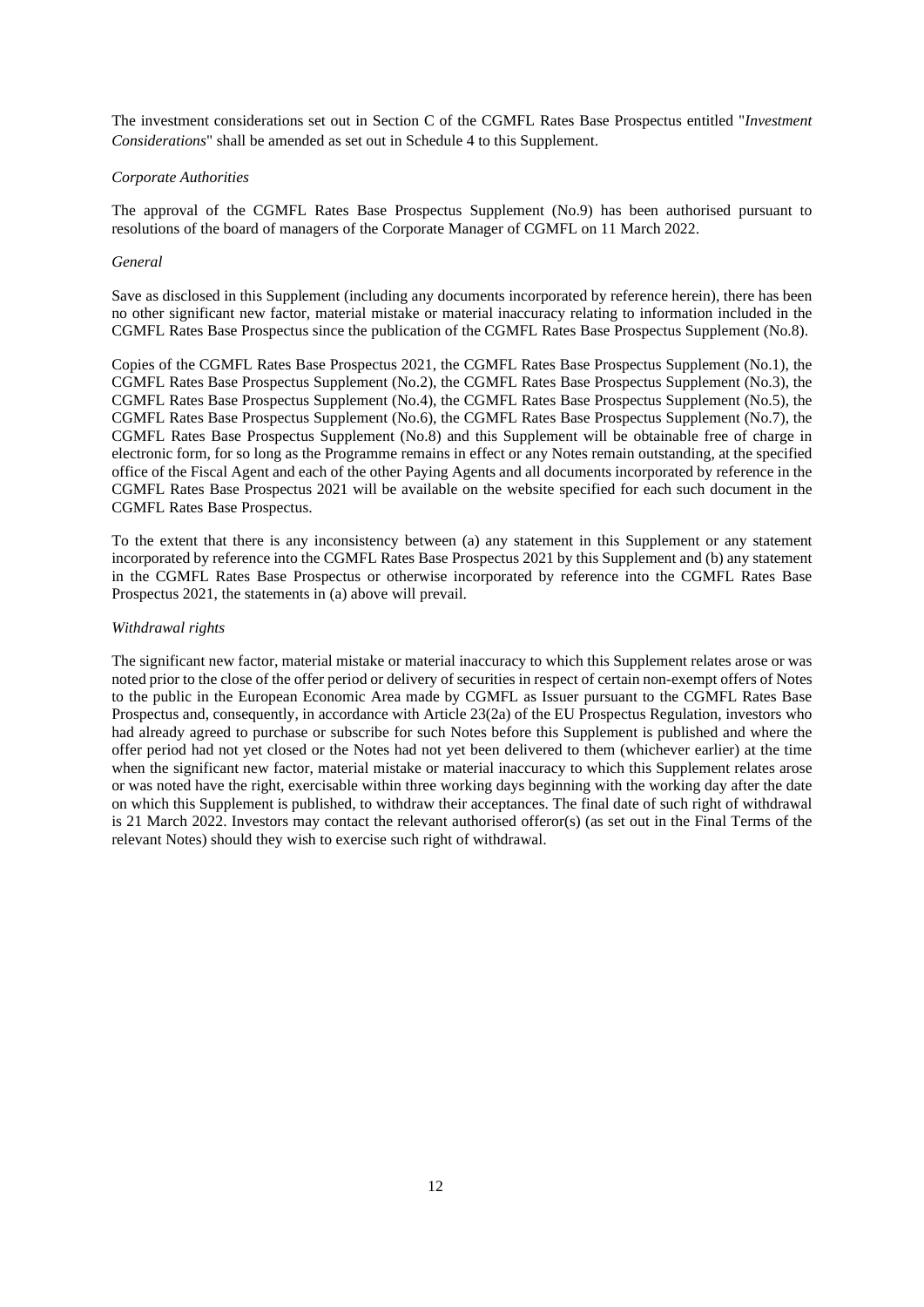# **ALTERNATIVE PERFORMANCE MEASURES (CITIGROUP INC. 2021 FORM 10-K)**

The Citigroup Inc. 2021 Form 10-K contains certain alternative performance measures (APMs). For further details on the components of the APMs, how these APMs are calculated, an explanation of why such APMs provide useful information for investors and a reconciliation to the nearest equivalent US GAAP measures, please see references to "Non-GAAP Financial Measures" in the Citigroup Inc. 2021 Form 10-K and the table below:

| <b>APM</b>                                                                                                                             | <b>Explanation of Why Use of APM Provides Useful Information</b>                                                                                                                                                                                         | Citigroup Inc. 2021 Form 10-K Page Reference for Basis<br>Calculation, Components, Reconciliation<br>of<br>and<br><b>Comparatives to Previous Reporting Periods</b> |
|----------------------------------------------------------------------------------------------------------------------------------------|----------------------------------------------------------------------------------------------------------------------------------------------------------------------------------------------------------------------------------------------------------|---------------------------------------------------------------------------------------------------------------------------------------------------------------------|
| Results of Operations Excluding<br>the impact of Foreign Exchange<br>Translation (FX Translation)                                      | Citi believes the presentation of its results of operations excluding<br>the impact of FX Translation provides a more meaningful depiction<br>for investors of the underlying fundamentals of its businesses.                                            | Pages 7, 8, 9, 17, 21, 24, 25, 26, 27, 85, 94, 98, 103, 166 and<br>183                                                                                              |
| Results of Operations Excluding<br>the Impact of Tax Reform                                                                            | Citi believes the presentation of the results excluding the impact of<br>Tax Reform provides a meaningful depiction for investors of the<br>underlying fundamentals of its business                                                                      | Pages 11, 44, 49, 128 and 130                                                                                                                                       |
| Tangible<br>Common<br>Equity,<br>Tangible Book Value per Share<br>and Return on Tangible Common<br>Equity                              | Citi believes these capital metrics provide alternative measures of<br>capital strength and performance that are commonly used by<br>investors and industry analysts.                                                                                    | Pages 11, 101, 103, 130 and 168                                                                                                                                     |
| Results of Operations Excluding<br>the Impact of Gains/(Losses) on<br>Loan Hedges                                                      | Citi believes the presentation of its results of operations excluding<br>the impact of gains/(losses) on loan hedges related to accrual loans<br>provides a more meaningful depiction for investors of the underlying<br>fundamentals of its businesses. | Pages 8, 16 and 17                                                                                                                                                  |
| Institutional<br>Clients<br>Group<br>Markets Net Interest Income and<br>non-Institutional Clients Group<br>Markets Net Interest Income | Citi believes presentation of these measures provides a meaningful<br>depiction of the underlying fundamentals of its lending, investing<br>and deposit raising businesses.                                                                              | Page 105                                                                                                                                                            |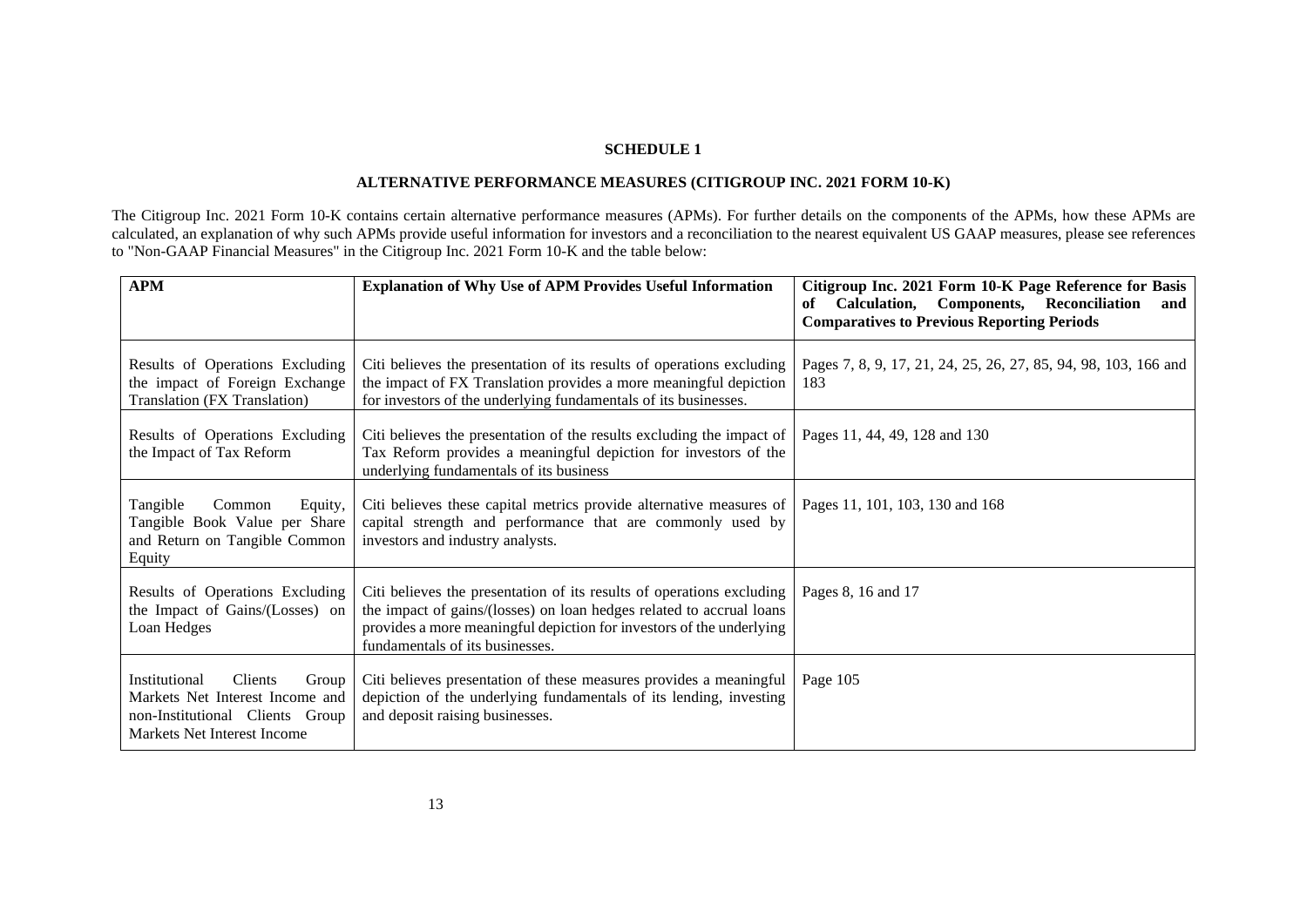## **AMENDMENTS TO CREDIT RATINGS**

The information set out in the cover pages of the Base Prospectus ("*Credit Ratings*") on pages xiv to xv of the Base Prospectus shall be amended by deleting the third paragraph and corresponding footnote 3 (as amended pursuant to the Citigroup Inc. Rates Base Prospectus Supplement (No.2), the CGMHI Rates Base Prospectus Supplement (No.2) and the CGMFL Rates Base Prospectus Supplement (No.2)) under the section entitled "*Credit Ratings*" on page xiv of the Base Prospectus in their entirety and replacing them with the following new paragraph and corresponding footnote 3:

"CGMFL has a long term/short term senior debt rating of A+/A-1 by S&P and A+/F1 by Fitch, and a long term senior debt rating of A1 by Moody's.<sup>3</sup>

<sup>3</sup> "A+" by S&P: An obligor rated "A" has strong capacity to meet its financial commitments but is somewhat more susceptible to the adverse effects of changes in circumstances and economic conditions than obligors in higher-rated categories. The addition of a plus sign shows the relative standing within the rating category (source: www.standardandpoors.com).

"A-1" by S&P: An obligor rated "A-1" has strong capacity to meet its financial commitments. It is rated in the highest category by S&P Global Ratings (source: www.standardandpoors.com).

"A+" by Fitch: "A" ratings denote expectations of low default risk. The capacity for payment of financial commitments is considered strong. This capacity may, nevertheless, be more vulnerable to adverse business or economic conditions than is the case for higher ratings. The modifiers '+' or '−' may be appended to a rating to denote relative status within major rating categories (source: www.fitchratings.com).

"F1" by Fitch: Indicates the strongest intrinsic capacity for timely payment of financial commitments (source: www.fitchratings.com).

"A1" by Moody's: Obligations rated "A" are judged to be upper-medium grade and are subject to low credit risk. The modifier 1 indicates that the obligation ranks in the higher end of its generic rating category (source: www.moodys.com).".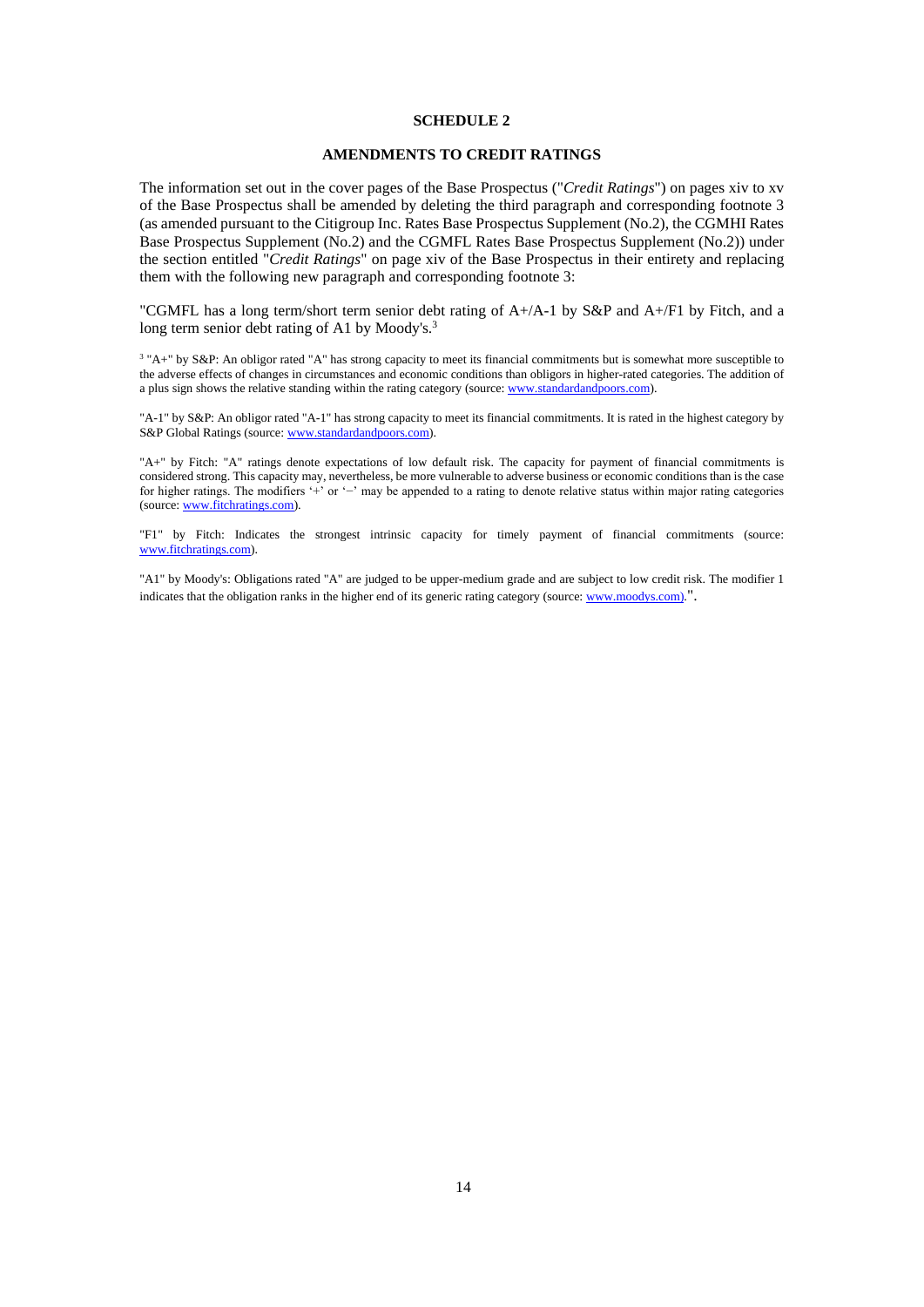# **AMENDMENTS TO THE RISK FACTORS**

The risk factors set out in Section B of the Base Prospectus entitled "*Risk Factors*" shall be amended as follows:

(a) the following new risk factor entitled "*The military action by Russia in Ukraine, and related sanctions, export controls and similar actions or laws could adversely affect the Group's business activities and customers*" shall be inserted immediately after the risk factor entitled "*The ability of CGMFL to fulfil its obligations under the Notes issued by it is dependent on CGML performing its counterparty obligations owed to CGMFL*" on page 30 of the Base Prospectus:

### "*The military action by Russia in Ukraine, and related sanctions, export controls and similar actions or laws could adversely affect the Group's business activities and customers*

The recent action of Russian military forces and support personnel in Ukraine has escalated tensions between Russia and the U.S., NATO, the European Union and the UK. The U.S. has imposed, and is likely to impose material additional, financial and economic sanctions and export controls against certain Russian organisations and/or individuals, with similar actions implemented and/or planned by the European Union, the UK and other jurisdictions. The packages of financials and economic sanctions imposed by the U.S., the UK, and the European Union, in various ways, constrain transactions with numerous Russian entities and individuals; transactions in Russian sovereign debt; and investment, trade, and financing to, from, or in certain regions of Ukraine. The Group's ability to engage in activity with certain consumer and institutional businesses in Russia and Ukraine or involving certain Russian or Ukrainian businesses and customers is dependent in part upon whether such engagement is restricted under any current or expected U.S., European Union, UK or other countries' sanctions and laws, or is otherwise discontinued in light of these developments. Sanctions and export controls, as well as any actions by Russia, could adversely affect the Group's business activities and customers in and from Russia and Ukraine. Moreover, actions by Russia, and any further measures taken by the U.S. or its allies, could have negative impacts on regional and global financial markets and economic conditions, including without limitation global energy markets. The extent of the impact on the Group will continue to depend significantly on future developments, which are uncertain and cannot be predicted.

Any negative impact of Russia's actions in Ukraine, and related sanctions, export controls and similar actions or laws on the Group, including the relevant Issuer, the CGMHI Guarantor or the CGMFL Guarantor, could adversely affect the ability of the relevant Issuer, the CGMHI Guarantor or the CGMFL Guarantor to fulfil its obligations under the Notes, and the value of and return on the Notes may also be adversely affected."; and

(b) the risk factor entitled "*Rapidly evolving challenges and uncertainties related to the COVID-19 pandemic will likely continue to have negative impacts on the Group's businesses and results of operations and financial condition*" on pages 30 to 31 of the Base Prospectus shall be deleted in its entirety and replaced with the following:

# "*Rapidly evolving challenges and uncertainties related to the COVID-19 pandemic in the U.S. and globally will likely continue to have negative impacts on the Group's businesses and results of operations and financial condition*

The COVID-19 pandemic has affected all of the countries and jurisdictions in which the Group operates, including severely impacting global health, financial markets, consumer and business spending and economic conditions. The extent of the future pandemic impacts remain uncertain and will likely evolve by region, country or state, largely depending on the duration and severity of the public health consequences, including the duration and further spread of the coronavirus as well as any variants becoming more prevalent and impactful; further production, distribution, acceptance and effectiveness of vaccines; availability and efficiency of testing; the public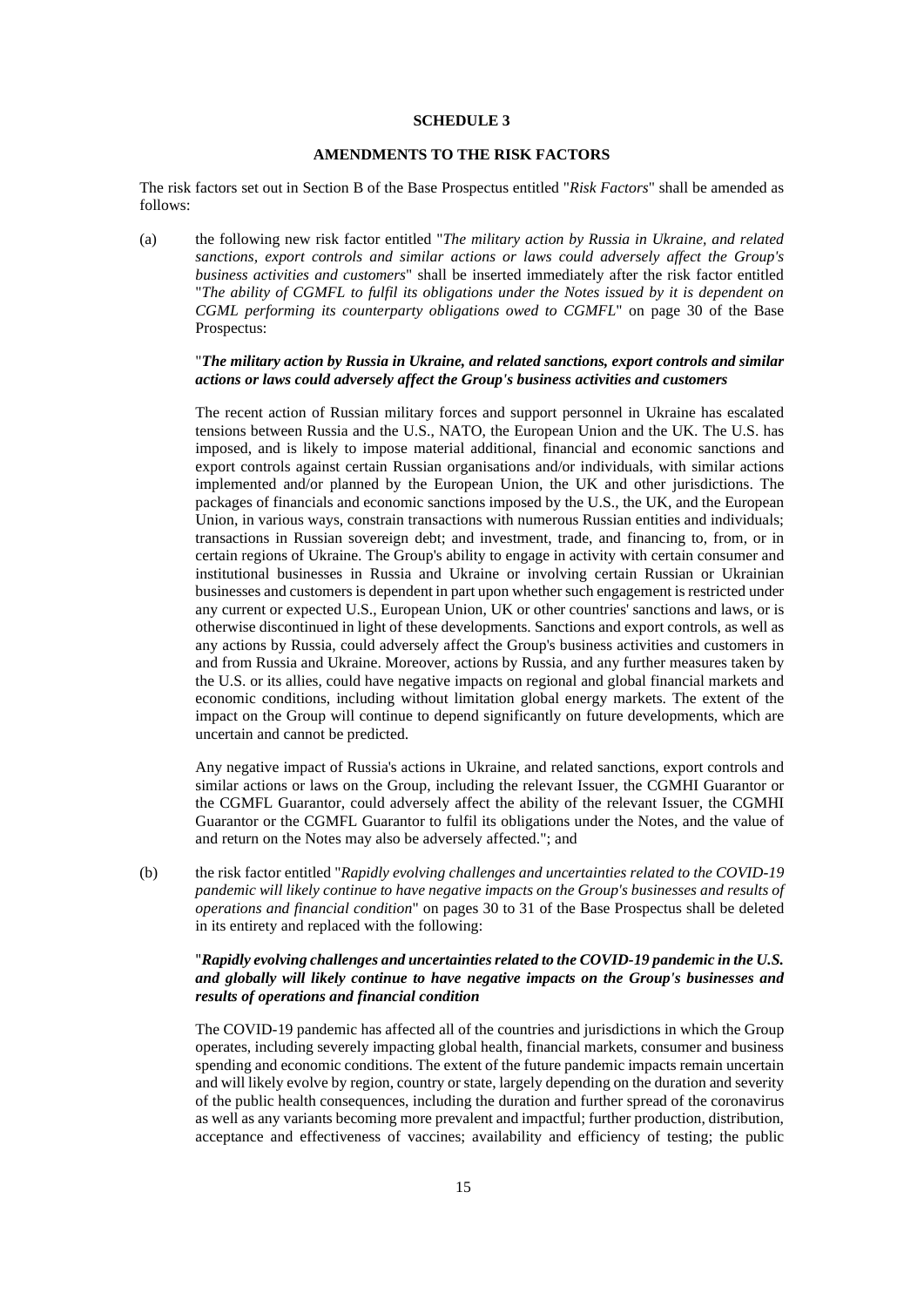response; and government actions. The future impacts to global economic conditions may include, among others:

- further disruption of global supply chains;
- higher inflation;
- higher interest rates;
- significant disruption and volatility in financial markets;
- additional closures, reduced activity and failures of many businesses, leading to loss of revenues and net losses;
- further institution of social distancing and restrictions on businesses and the movement of the public in and among the U.S. and other countries; and
- reduced U.S. and global economic output.

The pandemic has had, and may continue to have, negative impacts on the Group's businesses and overall results of operations and financial condition, which could be material. The extent of the impact on the Group's operations and financial performance, including its ability to execute its business strategies and initiatives, will continue to depend significantly on future developments in the U.S. and globally. Such developments are uncertain and cannot be predicted, including the course of the coronavirus, as well as any weakness or slowing in the economic recovery or a further economic downturn, whether due to further supply chain disruptions, inflation trends, higher interest rates or otherwise.

The pandemic may not be sufficiently contained for an extended period of time. A prolonged health crisis could reduce economic activity in the U.S. and other countries, resulting in additional declines or weakness in employment trends and business and consumer confidence. These factors could negatively impact global economic activity and markets; cause a continued decline in the demand for the Group's products and services and in its revenues; further increase the Group's credit and other costs; and may result in impairment of long-lived assets or goodwill. These factors could also cause an increase in the Group's balance sheet, risk-weighted assets and allowance for credit losses, resulting in a decline in regulatory capital ratios or liquidity measures, as well as regulatory demands for higher capital levels and/or limitations or reductions in capital distributions (such as common share repurchases and dividends). Moreover, any disruption or failure of the Group's performance of, or its ability to perform, key business functions, as a result of the continued spread of COVID-19 or otherwise, could adversely affect the Group's operations.

The impact of the pandemic on the Group's consumer and corporate borrowers will vary by sector or industry, with some borrowers experiencing greater stress levels, particularly as credit and customer assistance support further winds down, which could lead to increased pressure on their results of operations and financial condition, increased borrowings or credit ratings downgrades, thus likely leading to higher credit costs for the Group. These borrowers include, among others, businesses that are more directly impacted by the institution of social distancing, the movement of the public and store closures. In addition, stress levels ultimately experienced by the Group's borrowers may be different from and more intense than assumptions made in prior estimates or models used by the Group, resulting in an increase in the Group's allowance for credit losses or net credit losses, particularly as the benefits of fiscal stimulus and government support programs diminish.

Ongoing legislative and regulatory changes in the U.S. and globally to address the economic impact from the pandemic could further affect the Group's businesses, operations and financial performance. The Group could also face challenges, including legal and reputational, and scrutiny in its efforts to provide relief measures. Such efforts have resulted in, and may continue to result in, litigation, including class actions, and regulatory and government actions and proceedings. Such actions may result in judgments, settlements, penalties and fines adverse to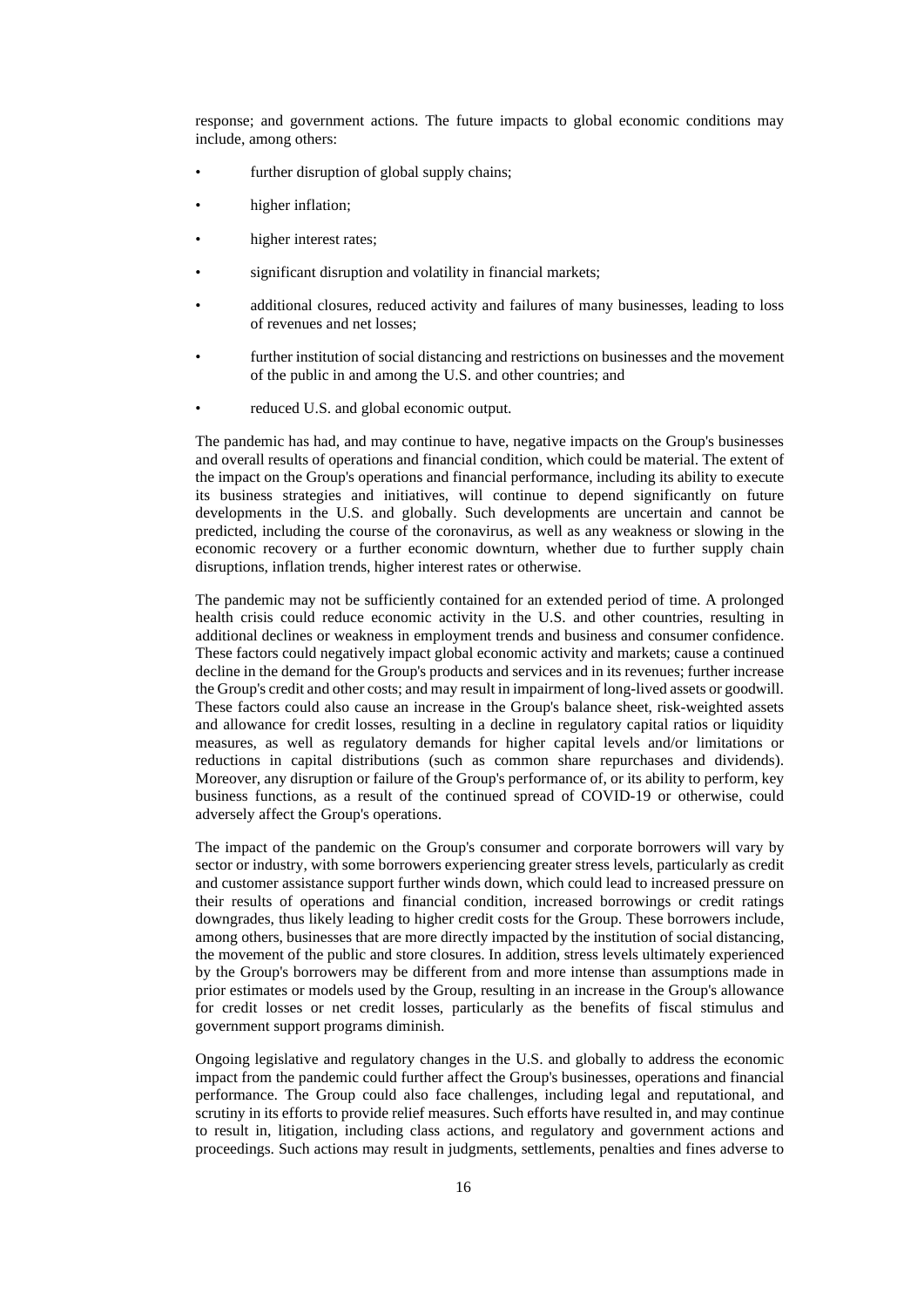the Group. In addition, the different types of government actions could vary in scale and duration across jurisdictions and regions with varying degrees of effectiveness.

The Group has taken measures to maintain the health and safety of its colleagues; however, these measures could result in additional expenses, and illness of employees could negatively affect staffing for a period of time. In addition, the Group's ability to recruit, hire and onboard colleagues in key areas could be negatively impacted by pandemic restrictions as well as the Group's COVID-19 vaccination requirement.

Further, it is unclear how the macroeconomic or business environment or societal norms may be impacted after the pandemic. The post-pandemic environment may undergo unexpected developments or changes in financial markets, fiscal, monetary, tax and regulatory environments and consumer customer and corporate client behaviour. These developments and changes could have an adverse impact on the Group's results of operations and financial condition. Ongoing business and regulatory uncertainties and changes may make the Group's longer-term business, balance sheet and strategic and budget planning more difficult or costly. The Group and its management and businesses may also experience increased or different competitive and other challenges in this environment. To the extent that it is not able to adapt or compete effectively, the Group could experience loss of business and its results of operations and financial condition could suffer.

Any negative impact of the COVID-19 pandemic on the Group, including the relevant Issuer, the CGMHI Guarantor or the CGMFL Guarantor, could adversely affect the ability of the relevant Issuer, the CGMHI Guarantor or the CGMFL Guarantor to fulfil its obligations under the Notes, and consequently the value of and return on such Notes may also be adversely affected.".